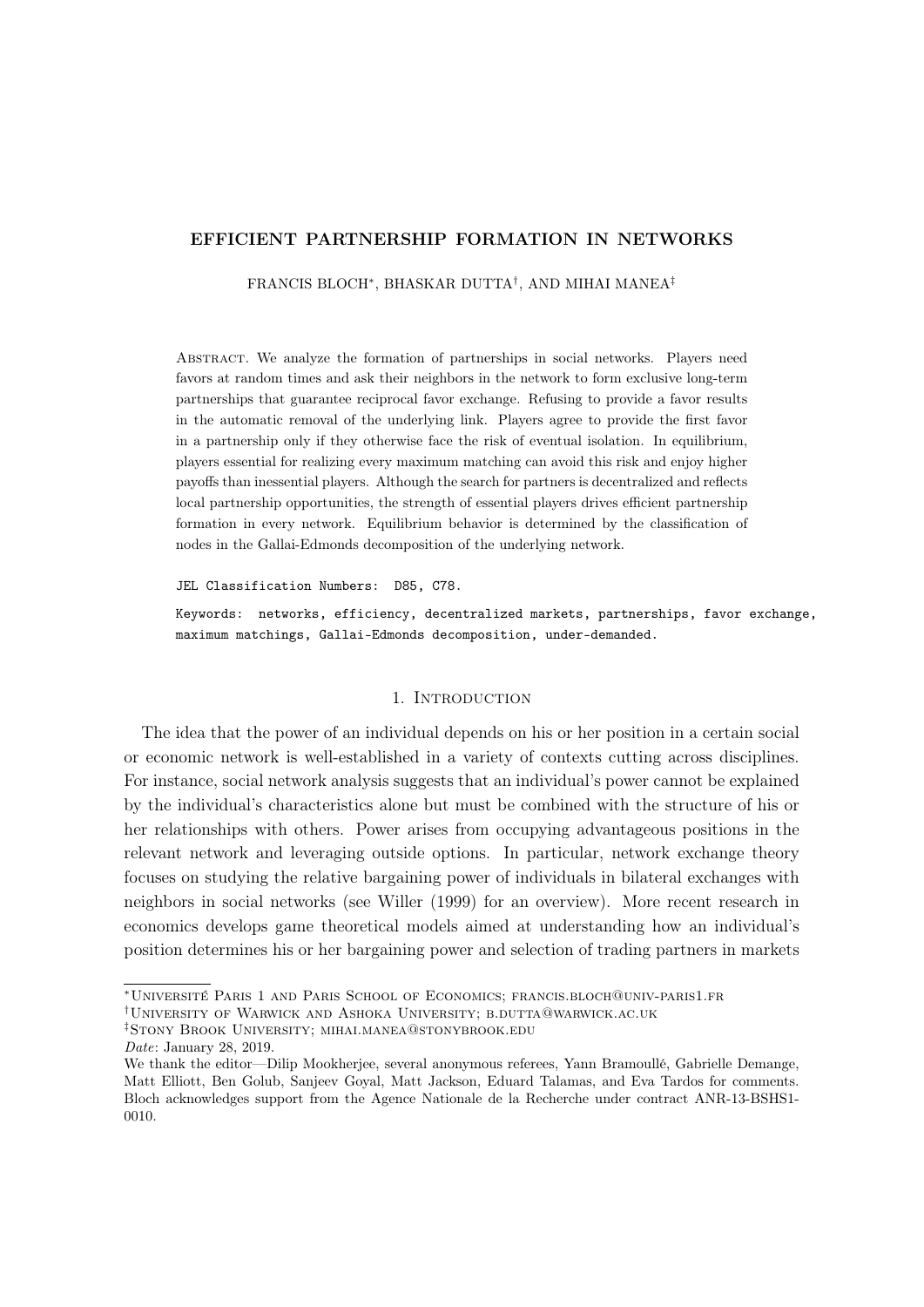with a network structure (Jackson (2008; Ch. 10), Easley and Kleinberg (2010; Ch. 11), and Manea (2016) survey this literature).

In this paper, we study the impact of the social and economic network structure on the relative strength of different positions in the network, the pattern of bilateral partnerships that emerge, and market efficiency. In our model, players form exclusive partnerships to exchange favors with one another. Favors could be small—e.g., advice on a particular issue, a small loan, and help on a school project—or large—e.g., sharing one's life with another person and forming a long-term business relationship. Every player needs favors at random points in time and can receive them from neighbors in the network. All players benefit equally from receiving favors and incur the same cost for providing them. The benefit exceeds the cost, so it is socially desirable to exchange favors. If a player agrees to provide a favor to another, the two players form an exclusive partnership which requires that they leave the network together and do each other favors whenever needs arise in the future. A player who needs a favor and has not yet formed a partnership approaches his remaining neighbors in the network in random order to request the favor. Each neighbor asked for the favor decides whether to provide it and enter the partnership or refuse to do so and irreversibly lose his link with the player requesting it.

Our modeling of the search for partners is admittedly specific but captures important features of applications such as marriage and joint business ventures. We implicitly assume that the payoffs received by the favor seeker and favor giver are asymmetric. In the context of courtship for example, the intensity of preferences of the two partners is often asymmetric, and one partner is more eager than the other to form the partnership. In our model, players are symmetric, but the favor seeker is always more eager to form the partnership than the favor giver. This introduces an incentive for one of the two parties to delay the formation of the partnership. However, this incentive is modulated by the evolution of the network and the decline in partnership opportunities over time. Turning down favor requests results in the loss of potential future partners both because links leading to rejections are deleted from the network and because other neighbors form exclusive partnerships and leave the network. Hence, players face a trade-off between the cost of accepting a partner and the risk of not finding one in the future. Returning to the example of dating, players prefer not to commit to a relationship until they start worrying that they will grow old alone. We find that precisely this feature of the search process leads to efficient matching outcomes.

Since all partnerships create the same value in our game, efficiency for high discount factors requires that a maximum number of partnerships be forged in the network. In the language of graph theory, the emerging partnerships should form a maximum matching, i.e., a subset of disjoint links that has the greatest cardinality. Some links are inefficient because they are not part of any maximum matching; efficiency dictates that favor requests are declined when such links are activated. Other links are indispensable for efficiency since they belong to every maximum matching; to achieve an efficient market outcome, such links should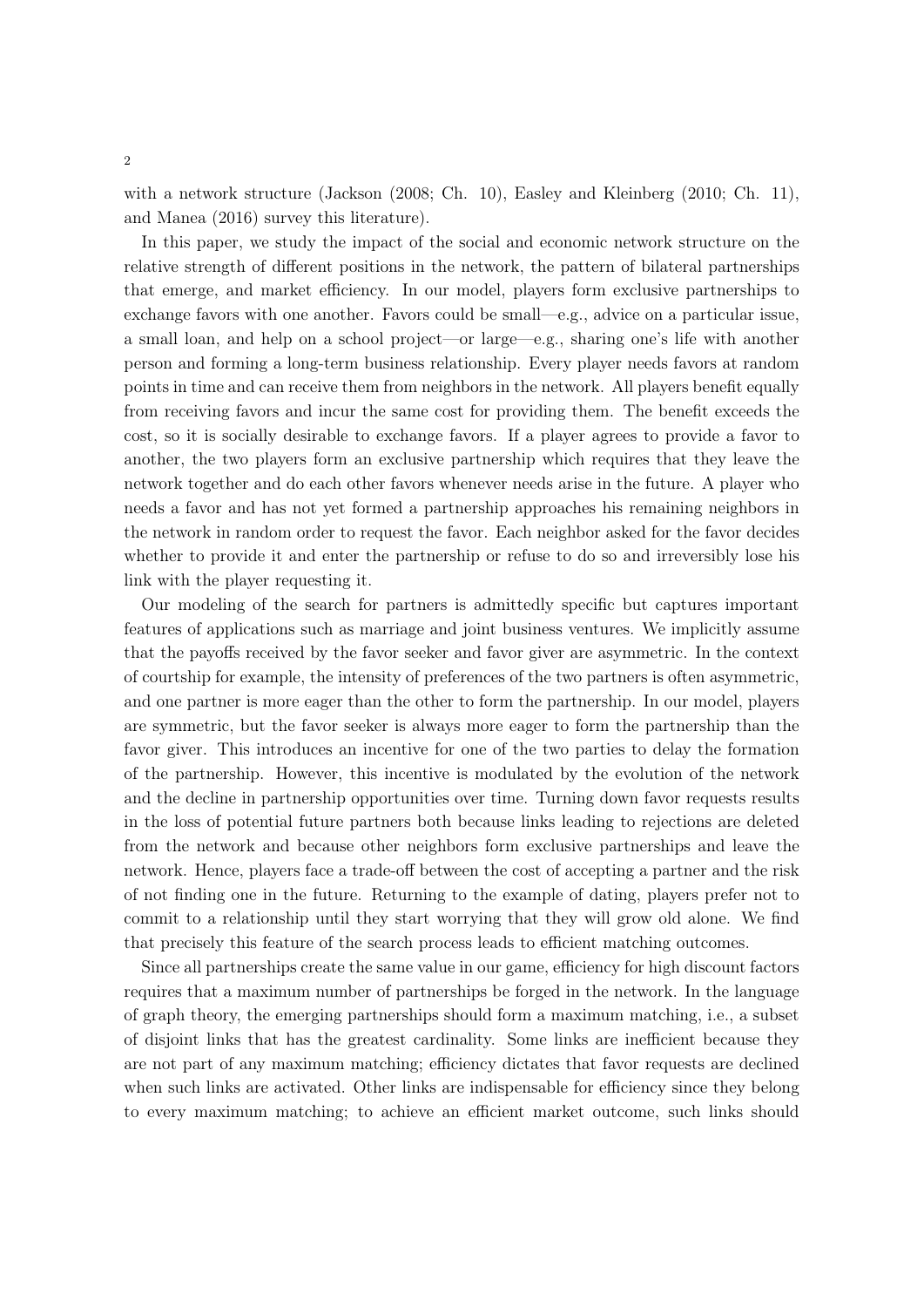result in partnerships when activated. Keeping track of which partnerships are efficient in our dynamic game is challenging because the structure of maximum matchings and the efficiency of links evolves as partnerships form and favor requests are turned down.

Given the global considerations involved in identifying maximum matchings in a general network and the local decentralized nature of the search for partners as favor needs arise in our game, one might not expect a strong link between equilibrium outcomes and efficiency in the game. Nevertheless, our main result proves that when players are sufficiently patient, the game admits a unique subgame perfect equilibrium and that the equilibrium pattern of partnerships is efficient for every network structure. This result is surprising in the context of existing research on matching and trade in networks. Indeed, in a survey of the literature on bilateral trade in networks, Manea (2016) argues that the disconnect between global efficiency and local incentives explains why decentralized trade often generates inefficient market outcomes. Abreu and Manea (2012a, b) and Elliott and Nava (2016) reach this conclusion for Markov perfect equilibria in two natural models of bargaining in networks.<sup>1</sup> By contrast, the seminal work in this area of Kranton and Minehart (2001), Corominas-Bosch (2004), and Polanski (2007) showed that centralized matching is conducive to efficient trade.

Somewhat paradoxically, the absence of prices or direct transfers in our model drives the efficiency result and the divergence from the conclusions of Abreu and Manea (2012a, b) and Elliott and Nava (2016). Players can experience only three types of outcomes in our model: remain single; commit to a partnership by granting a favor; and enter a partnership by way of receiving a favor. A player has an incentive to provide the first favor in a partnership only if refusing to do so puts him at risk of eventually becoming single. We find that a key structural property of nodes determines whether a player ever faces the risk of becoming single in equilibrium. Specifically, a node is said to be essential if it belongs to all maximum matchings of the network and under-demanded otherwise. A further partition of essential nodes into over-demanded nodes—neighbors of under-demanded nodes—and perfectly matched nodes—the remaining ones—is central to the Gallai-Edmonds decomposition, which characterizes the structure of maximum matchings.<sup>2</sup> These concepts also play a prominent role in the equilibrium analyses of Corominas-Bosch (2004), Polanski (2007), and Abreu and Manea (2012a). We prove that in the equilibrium of our game, essential players always find partners, while under-demanded players remain single with positive probability. Hence, essential players obtain higher payoffs than under-demanded players.

<sup>1</sup>However, Abreu and Manea (2012b) construct a complex system of punishments and rewards with a non-Markovian structure that implements an efficient subgame perfect equilibrium.

<sup>&</sup>lt;sup>2</sup>The intuitive economic terminology for the Gallai-Edmonds partition of nodes has been introduced by Bogomolnaia and Moulin (2004) and Roth et al. (2005).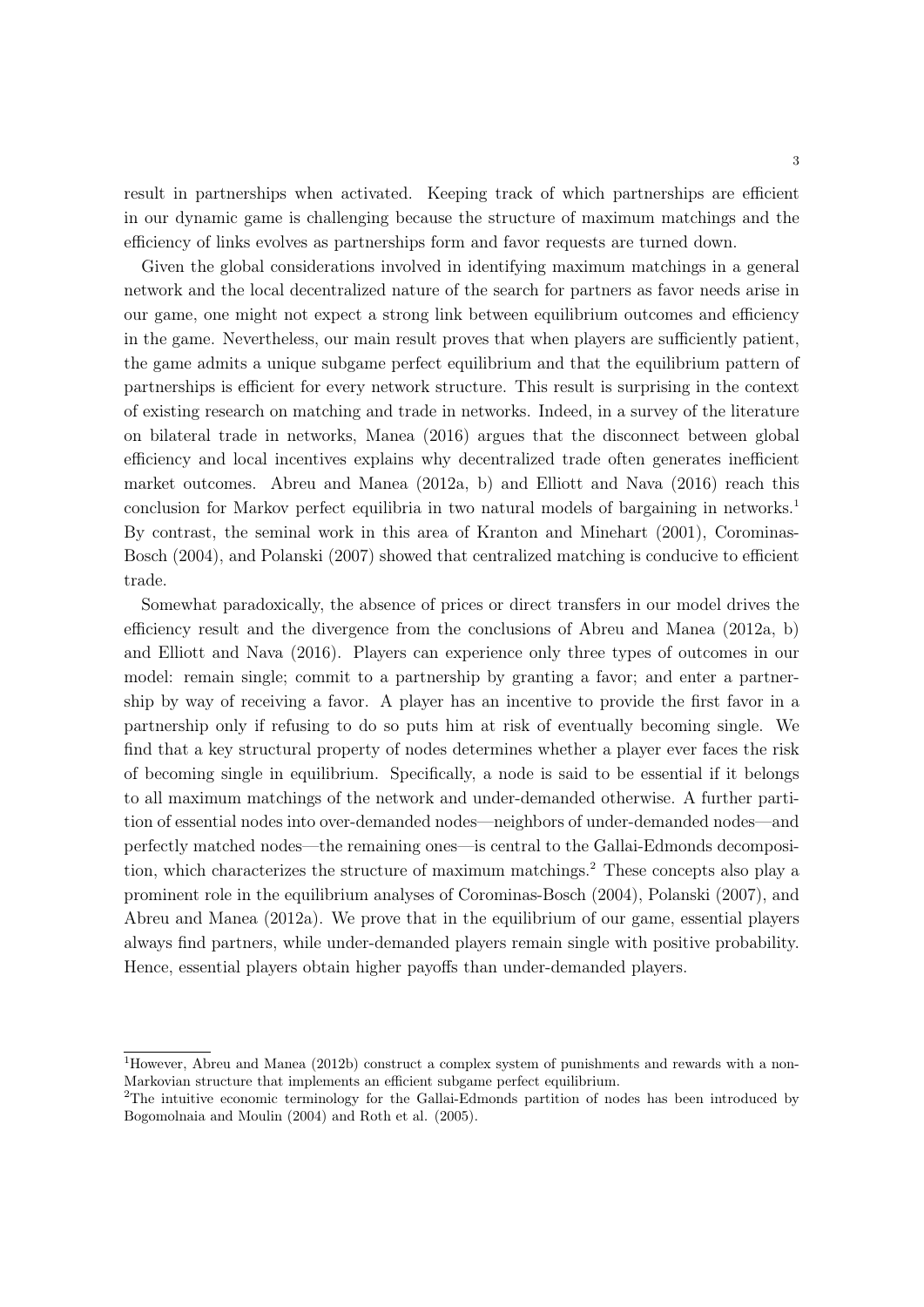The conclusion that under-demanded players are relatively weaker than essential ones is common across the bargaining models discussed above.<sup>3</sup> However, our model highlights a new channel leading to this conclusion. In previous models, the weakness of under-demanded players is caused by their vulnerability to isolation following some sequences of efficient trades. Thus, the fact that under-demanded nodes are left out by some maximum matchings, which is their defining property, is directly involved in the argument. In the present model, the analysis relies on a latent property of under-demanded nodes: if an under-demanded node is removed from the network, all its neighbors become essential in the remaining network. Backward induction then implies that when an under-demanded player needs a favor, his neighbors have incentives to turn him down in sequence and ultimately reach desirable essential positions. Hence, every under-demanded player who requests a favor remains single.

Our characterization of the subgame perfect equilibrium relies on the intuition that underdemanded players are weak, and players commit to partnerships via doing favors in order to avoid occupying under-demanded positions in the network formed by surviving links. We prove that when an over-demanded player needs a favor, the first under-demanded neighbor he approaches has to provide it. When a perfectly matched player requests a favor, the last neighbor in the order with whom he shares an efficient link—another perfectly matched player—agrees to provide the favor. Refusing to enter this last possible efficient partnership and removing the corresponding link would result in both players switching from essential to under-demanded positions, with the player who requested the favor ending up single and the other player preserving his under-demanded status in the ensuing network.

Our proof additionally shows that a player does not have an incentive to grant a favor to a neighbor if refusing to do so and losing the link with the neighbor leaves him in an essential position. However, under-demanded players turn down favor requests from other under-demanded neighbors and remain temporarily under-demanded anticipating that no player will agree to provide the favor and they will become essential after the chain of rejections and link removals. Therefore, our favor exchange game reveals a deep connection between decentralized incentives for efficient partnership formation and the Gallai-Edmonds structure.

We investigate the robustness of our theoretical conclusions with respect to several modeling assumptions. One important ingredient for our analysis is the assumption that links generating rejections are permanently severed.<sup>4</sup> We show that this assumption is crucial

<sup>3</sup>Polanski (2016) emphasizes this point in a range of bargaining environments, including the cooperative game of Kleinberg and Tardos (2008) and the stationary market of Manea (2011) in addition to the models already mentioned.

<sup>4</sup>This assumption appears in other models of favor exchange. For instance, Jackson et al. (2012) motivate the removal of links following rejections on "behavioral (e.g., emotional) or pro-social grounds." Gere and MacDonald (2010) discuss psychological evidence indicating that rejected or ostracized individuals often reciprocate with antisocial behavior. In our setting, players may also passively lose links and effectively disappear from the network if they do not find a partner when needed.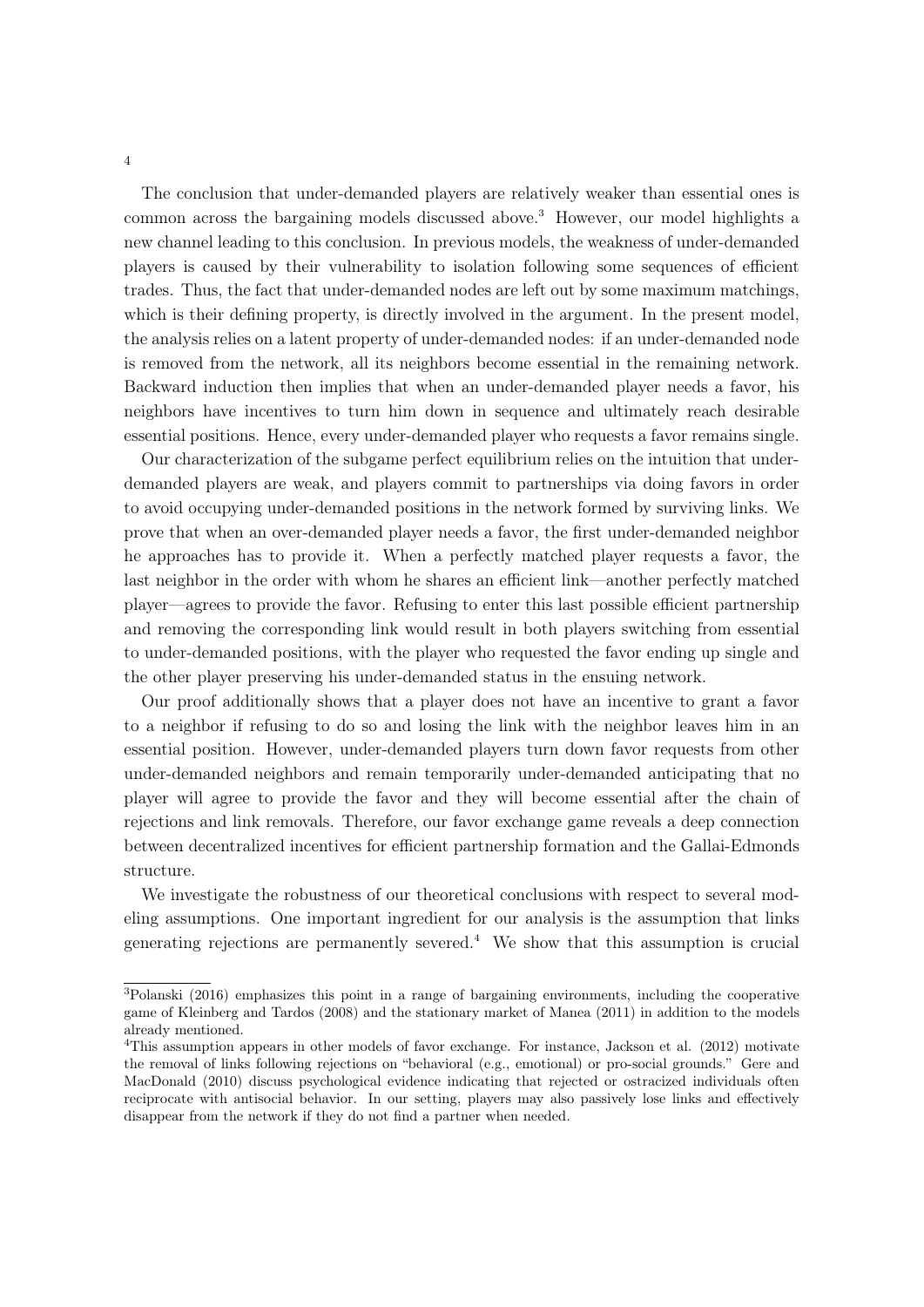for our conclusions—in a version of the model in which links are never removed from the network, multiple equilibria may exist and equilibria are not necessarily efficient. However, our equilibrium characterization continues to apply if the game is perturbed so that links generating rejections are maintained with small probability.

We find that our results are not sensitive to other modeling assumptions. In particular, the efficiency result does not change if we assume that the order in which a player asks neighbors for favors is selected strategically or specified exogenously instead of being generated randomly as in the benchmark model. We extend our results to a setting with reduced-form payoffs in which, in the spirit of standard matching and bargaining models, all gains from a partnership are realized at its creation (or equivalently each player requires a single favor at a random time), and the player initiating a partnership enjoys a first-mover advantage. We also discuss extensions of the model with payoff heterogeneity and continuous time.

Bloch et al. (2018) test the predictions of the model in a laboratory experiment. They find that a large fraction of subjects play according to the subgame perfect equilibrium, but a subject's ability to select the equilibrium action depends on the complexity of the network as well as on his or her position in the network. Deviations from equilibrium behavior primarily involve subjects agreeing to grant favors when equilibrium play prescribes declining the request.

Besides the literature on bilateral trade in networks discussed above, our model contributes to research on favor exchange. Möbius and Rozenblat (2016) survey existing research in the latter area. Many models in this literature—in particular, Bramoullé and Kranton (2007), Bloch et al. (2008), Karlan et al. (2009), Jackson et al. (2012), and Ambrus et al. (2014) share the basic structure of our model: players request favors or transfers at different points in time and cooperation is enforced through reciprocation in the future. The model of Jackson et al. (2012) is closest to ours. However, in that model favor needs are link-specific and pairs of players meet too infrequently to sustain bilateral exchange in isolation. Jackson et al. show that clustered social quilts support cooperation via the social threat of losing links with multiple neighbors following deviations from cooperative behavior.

The rest of the paper is organized as follows. Section 2 introduces the partnership formation game, and Section 3 illustrates its equilibria for two networks. In Section 4, we formalize the relationship between efficient partnerships and maximum matchings and review the Gallai-Edmonds decomposition. Section 5 presents the main result, which establishes the uniqueness and the efficiency of the equilibrium and shows that equilibrium decisions are closely tied to the Gallai-Edmonds decomposition. In Section 6, we analyze alternative versions of the model. Section 7 provides concluding remarks.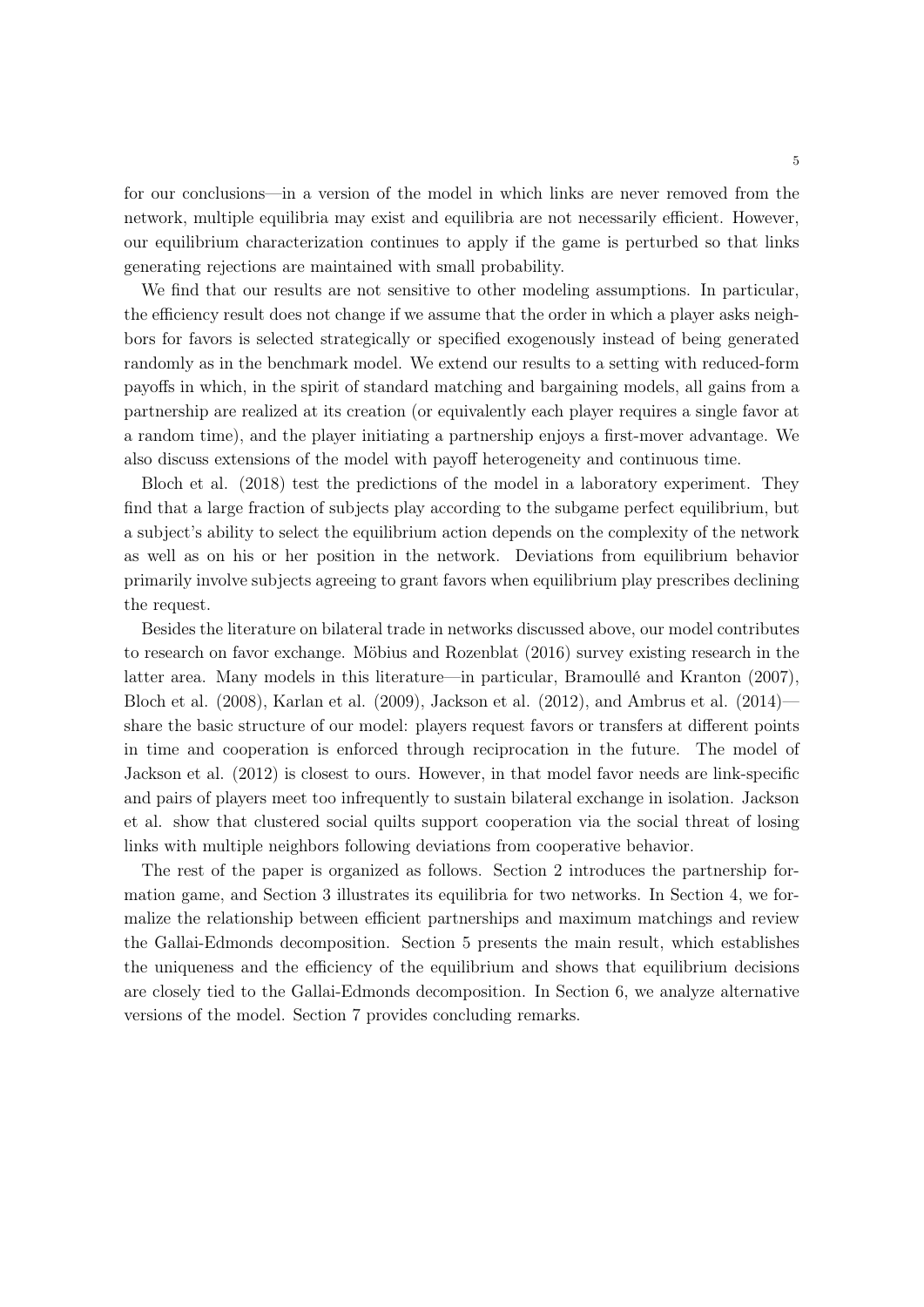We study a partnership formation game played by a finite set  $N = \{1, 2, \ldots, n\}$  of players who constitute the nodes in an undirected network *G*. Since the network of potential partnerships evolves over time and the collection of existing partnerships forms a matching, it is useful to provide general definitions for networks and matchings. An *undirected network G* linking the set of nodes *N* is a subset of  $N \times N$  such that  $(i, i) \notin G$  and  $(i, j) \in G \Leftrightarrow (j, i) \in G$ for all  $i, j \in N$ . The condition  $(i, j) \in G$  is interpreted as the existence of a *link* between nodes *i* and *j* in the network  $G$ ; in this case, we say that *i* is *linked* to *j*, or that *i* is a *neighbor* of *j* in *G*. We use the shorthand *ij* for the pair  $(i, j)$  and identify the links *ij* and *ji*. A node is *isolated* in *G* if it has no neighbors in *G*. For any network *G*, let  $G \setminus \{i\}$ ,  $kh$ , ... denote the network obtained by removing links  $ij, kh, \ldots$  from  $G$ , and  $G \setminus i, j, \ldots$  denote the network in which all links of nodes  $i, j, \ldots$  in *G* are removed (but nodes  $i, j, \ldots$  remain, isolated, in the network). A *matching* is a network in which every node has at most one link. A *matching of the network G* is a matching that is a subset of *G*. We say that a matching *covers* a node if the node has one link in the matching (and that a matching covers a set of nodes if it covers every node in that set).

The partnership formation game proceeds in discrete time at dates  $t = 0, 1, \ldots$ . At every date *t*, there is a set of partnerships that have already formed represented by a matching *M<sup>t</sup>* and a prevailing network of potential future partnerships *Gt*. At date *t*, one player *i* randomly selected—each with probability 1*/n*—from the set *N* needs a favor. Partnerships are assumed to be permanent and guarantee reciprocal favor exchange, so if player *i* has a partner *j* under *Mt*, then *j* automatically provides the favor to *i*. Otherwise, player *i* randomly chooses one of his neighbors  $j_0$  in the network  $G_{t0} := G_t$  and asks him for the favor. Player  $j_0$  decides whether to provide the favor or not. If player  $j_0$  declines to do the favor for  $i$ , then the link  $ij_0$  is permanently removed from the network, and player  $i$  continues searching for a partner in the network  $G_{t1} := G_{t0} \setminus ij_0$ . In general, after *k* rejections, player *i* randomly chooses one of his neighbors  $j_k$  in the remaining network  $G_{tk} := G_{t(k-1)} \setminus i j_{k-1}$ to ask for the favor. If player  $j_k$  agrees to provide the favor to player *i* at date *t*, player *i* receives a payoff  $v > 0$  and player  $j_k$  incurs a cost  $c \in (0, v)$ . In this case, *i* and  $j_k$  form a long-term partnership, so that the set of ongoing partnerships becomes  $M_{t+1} = M_t \cup i j_k$ , and the game proceeds to date  $t + 1$  on the network  $G_{t+1} = G_t \setminus i, j_k$ . If none of *i*'s neighbors in *G<sup>t</sup>* agrees to provide the favor to *i*, then *i* remains isolated and the game continues to period  $t + 1$  on the network  $G_{t+1} = G_t \setminus i$ . All players discount future payoffs by a factor of  $\delta$  per period.

We assume that the game has perfect information and use the solution concept of subgame perfect equilibrium. We allow for mixed strategies but will show that as players become patient, the subgame perfect equilibrium is unique and involves only pure strategies.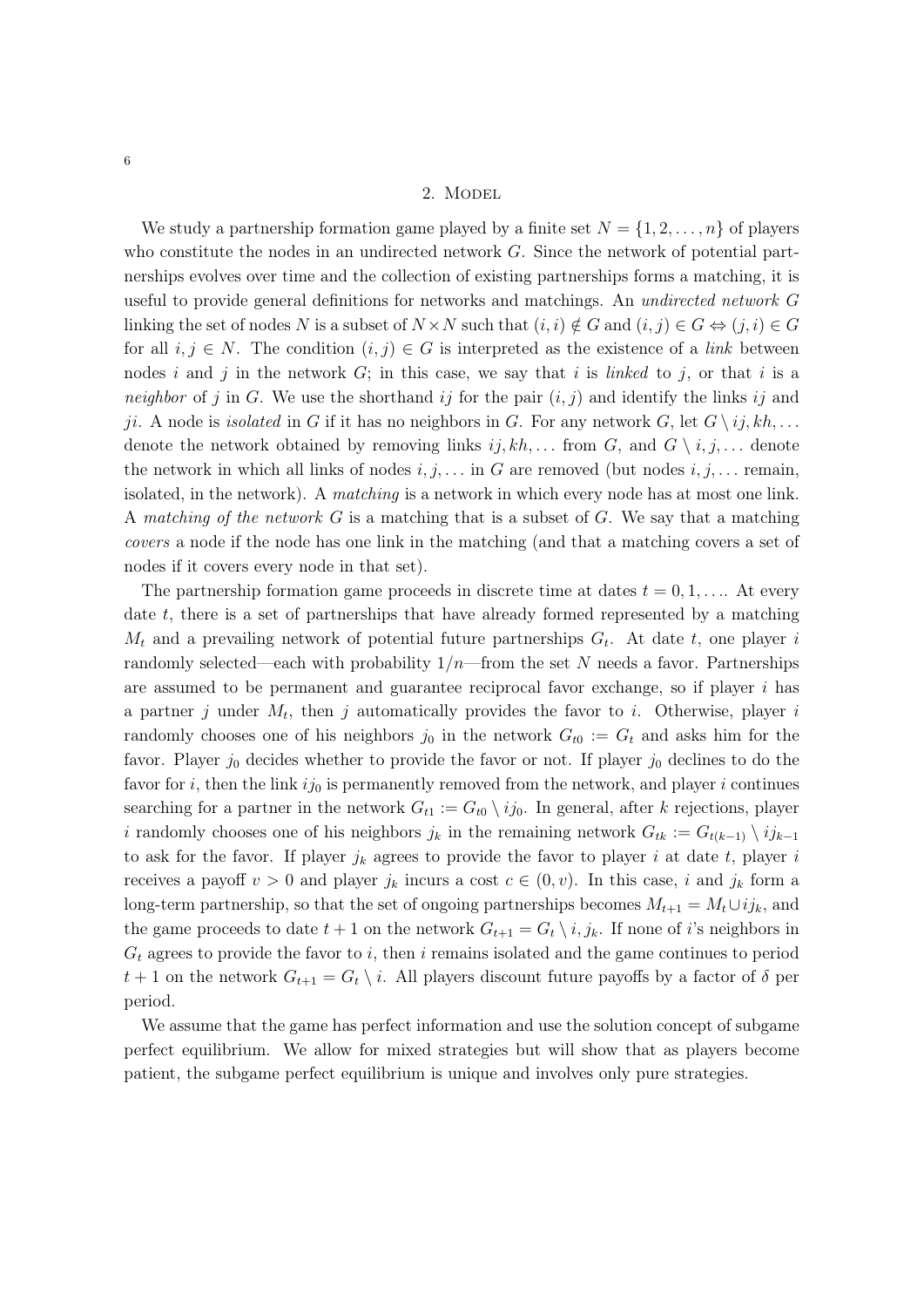

FIGURE 1. The line and complete networks with four nodes

Let *V* denote the expected discounted payoff obtained by a player who is matched with a partner with whom he reciprocates favors,

$$
V = \frac{v - c}{n(1 - \delta)}.
$$

Since providing the first favor in a partnership costs *c* and leads to a continuation payoff of  $\delta V$ , a necessary condition for a player to rationally agree to provide the first favor in equilibrium is that  $\delta V \geq c$ , which is equivalent to

$$
\delta \ge \underline{\delta} := \frac{n}{r+n}
$$

where

$$
r:=\frac{v-c}{c}
$$

represents the *return to favors*. Hence, if  $\delta < \underline{\delta}$ , then all favor requests are turned down and every player receives zero payoff in equilibrium.

As customary, the *normalized* payoff of a player is defined by his expected payoff in the game multiplied by  $1 - \delta$ . Thus, the normalized payoff accruing to a player who is matched with a partner with whom he reciprocates favors is  $(v - c)/n$ .

Two types of networks that will be useful for illustrations. The *line* network with *n* players consists of the links  $(1, 2), \ldots, (n-1, n)$ . A network is *complete* if it links every pair of nodes.

#### 3. Examples

In this section, we analyze the partnership formation game in the two examples shown in Figure 1: the line and the complete networks with four players. Assume that  $\delta \geq \underline{\delta}$ , so that at least one partnership forms in any equilibrium in either network.

Consider first the four-player line network. Suppose that player 1 needs a favor in the first period of the game. In this case, only player 2 can provide the favor to 1. If 2 agrees to provide the favor, he obtains an expected payoff of  $-c+\delta V$ . If 2 turns 1 down, then the link  $(1, 2)$  is removed from the network. In the remaining network, if player 2 or 4 requests the next favor, then player 3 has no incentive to provide it. Indeed, declining such a request leaves player 3 in a network with a single link, which generates an expected continuation payoff of  $\delta V$  for player 3, while accepting such a request results in the lower expected payoff of  $-c + \delta V$ . If instead player 3 requires the first favor in the remaining network, then he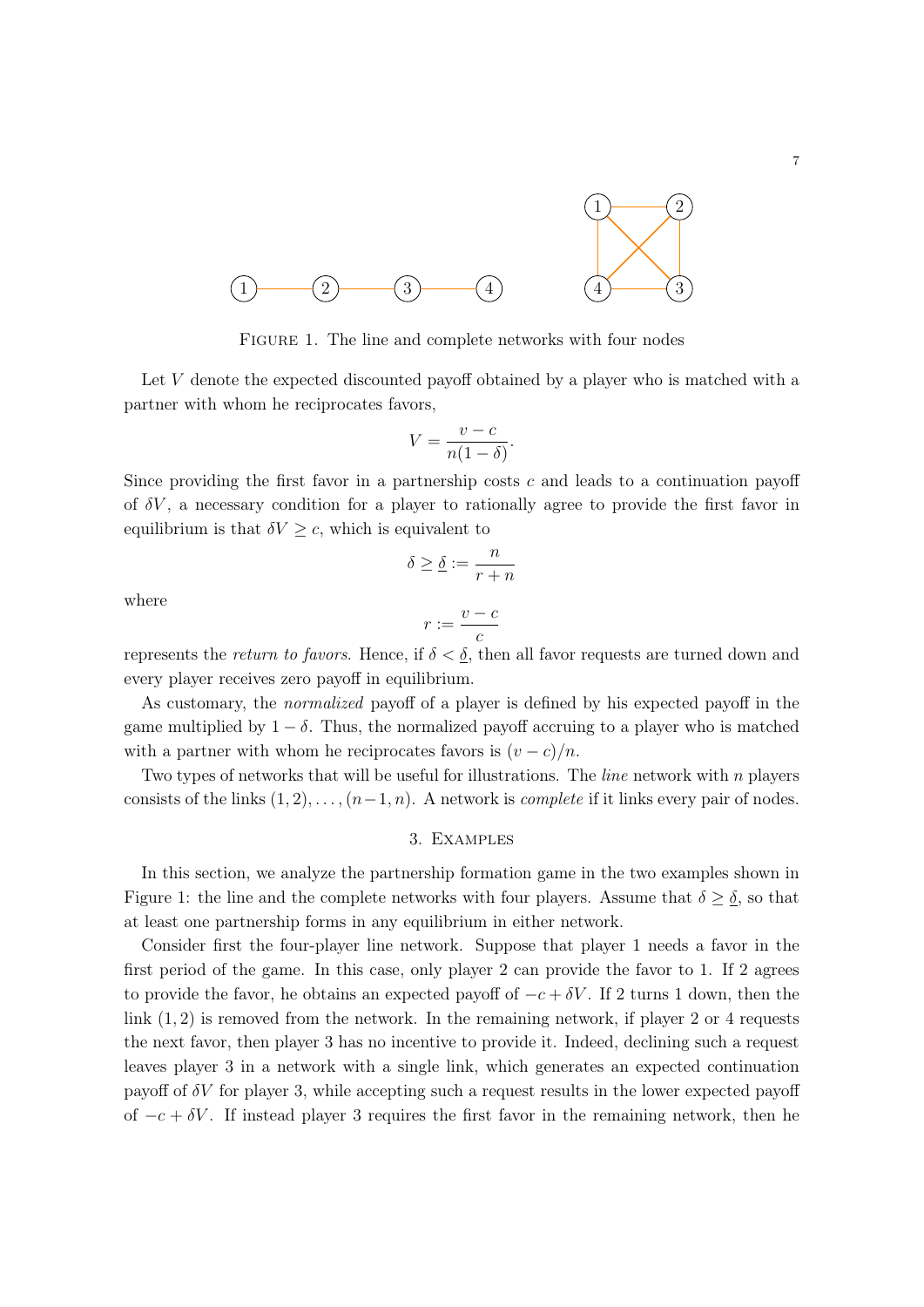approaches each of players 2 and 4 with probability 1*/*2, and under the assumption that  $\delta \geq \delta$ , either player accepts the request because he would otherwise remain isolated.

It follows that the expected continuation payoff of player 2 following the rejection of 1's favor request is  $\delta W^L$ , where  $W^L$  solves the equation

$$
W^{L} = \frac{1}{4} \left( \delta W^{L} + \frac{1}{2} (-c + \delta V) + \delta V \right).
$$

In this equation, the term  $\delta W^L$  represents the continuation payoff of player 2 in the event that player 1 requires the second-period favor as well. Player 2 receives payoff 0 if he needs the second-period favor (as player 3 refuses to provide it) and payoff *V* if 4 needs the favor (and 3 turns him down). The expected payoff of player 2 in the event that player 3 needs a favor in the second period is  $(-c + \delta V)/2$ , reflecting the fact that 3 asks 2 for the favor with probability 1*/*2. The solution to the equation is

$$
W^L = \frac{3\delta V - c}{2(4 - \delta)}.
$$

Player 2 then has an incentive to grant the favor in the first period to player 1 only if  $-c + \delta V \ge \delta W^L$ , which is equivalent to

$$
\delta V(8-5\delta) \ge c(8-3\delta).
$$

Using the formula  $V = (v - c)/(4(1 - \delta))$ , the inequality above can be rewritten as

$$
r = \frac{v - c}{c} \ge \frac{4(1 - \delta)(8 - 3\delta)}{\delta(8 - 5\delta)}.
$$

For  $\delta \in [0, 1)$ , this inequality is equivalent to

$$
\delta \geq \delta^{*L} := \frac{2(11 + 2r - \sqrt{25 + 4r + 4r^2})}{12 + 5r}.
$$

For instance, for  $r = 1$ , which means that  $v = 2c$ , we have that  $\delta^{*L} \approx 0.854$ .

When player 2 needs the first favor, player 3 does not have an incentive to provide it because he can count on always receiving favors from 4. However, for  $\delta \geq \delta$ , player 1 has an incentive to do the favor to 2 because refusing to do so would leave him isolated. Symmetric arguments apply to the situations in which players 3 and 4 require the first favor.

Therefore, the structure of equilibria in this network is as follows:

- For  $\delta < \delta$ , no favors are ever granted in equilibrium.
- For  $\delta \in (\delta, \delta^{*L})$ , if player 1 (or 4) needs the first favor, then player 2 (3) turns him down; in the remaining network, if player 2 or 4 (1 or 3) needs the next favor, player 3 (2) turns him down, while if player 3 (2) needs the next favor, the first neighbor he approaches agrees to provide it. If player 2 (3) needs the first favor instead, then player 1 (4) provides it.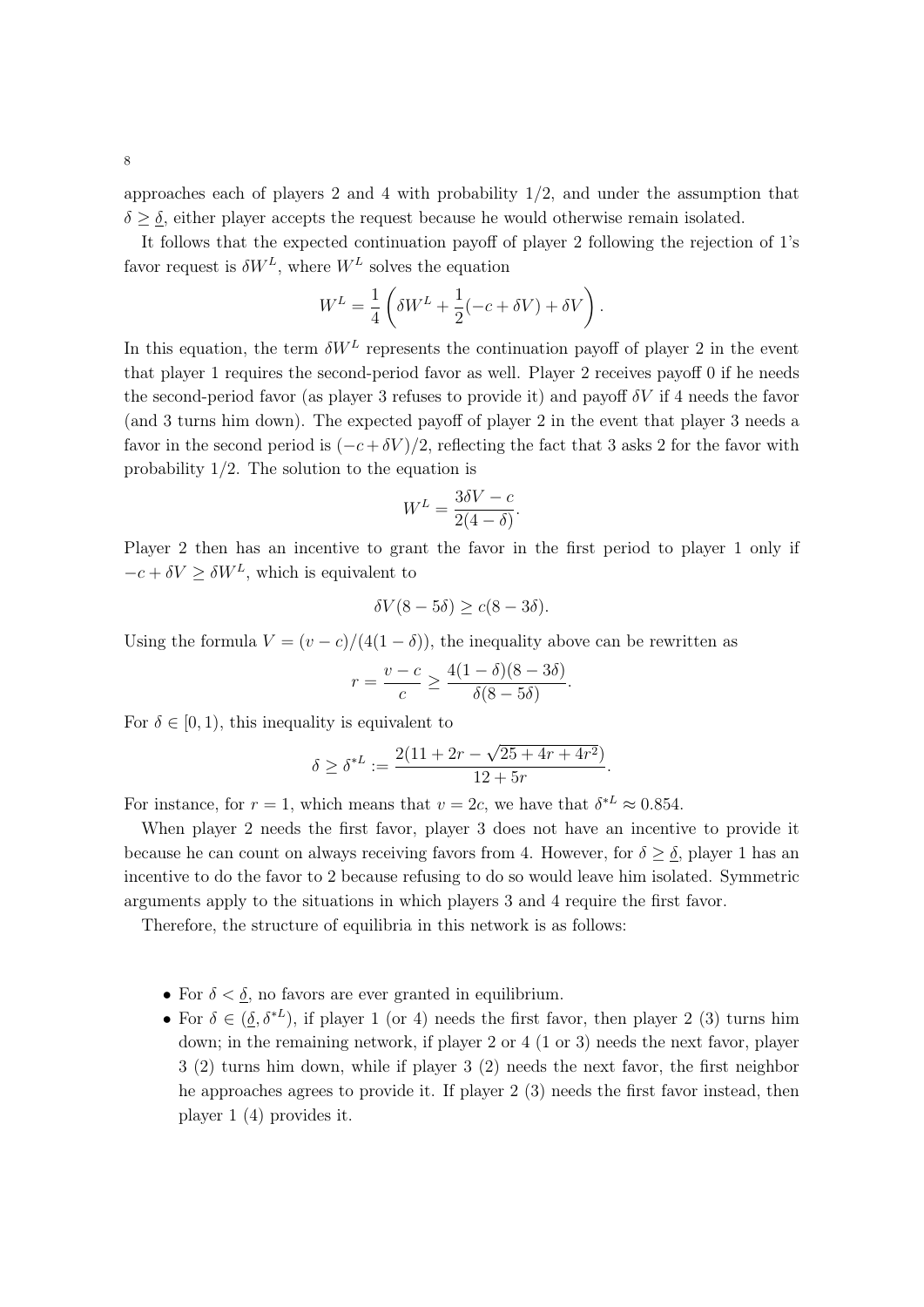• For  $\delta \in (\delta^{*L}, 1)$ , every player who needs a favor receives it and the partnerships  $(1, 2)$ and (3*,* 4) form (players 2 and 3 reject each other's favor requests on the equilibrium path).

For any  $\delta$ , welfare maximization requires that the partnerships (1, 2) and (3, 4) form, so the equilibrium is efficient only for  $\delta > \delta^{*L}$ .

Consider next the complete network with four players. If player 1 needs the first favor and is rejected by all his neighbors, then the other three players are left in a complete network. In this case, an argument similar to the one above shows that when one of the remaining three players requires a favor, the other two turn him down. Thus, if all players refuse to do player 1 the favor, each player  $i \in \{2, 3, 4\}$  enjoys a continuation payoff  $\delta W^C$ , where

$$
W^C = \frac{1}{4} (\delta W^C + 2\delta V).
$$

This payoff equation is analogous to the one defining  $W^L$ . In particular, the term  $2\delta V$ captures the events in which one of two players different from 1 and *i* needs the next favor and remains single, effectively leaving *i* in a bilateral partnership with the fourth player starting in the third period. Solving the equation, we obtain

$$
W^C = \frac{2\delta V}{4 - \delta}.
$$

The last neighbor approached by player 1 has an incentive to provide the first-period favor to 1 only if  $-c + \delta V \ge \delta W^C$ , which is equivalent to

$$
r \ge \frac{4(1-\delta)(4-\delta)}{\delta(4-3\delta)}.
$$

The last inequality reduces to

$$
\delta \ge \delta^{*C} := \frac{2(5+r-\sqrt{9-2r+r^2})}{4+3r}.
$$

For  $r = 1$ , we obtain  $\delta^{*C} \approx 0.906$ .

To summarize, the structure of equilibria in the complete network is as follows:

- For  $\delta < \underline{\delta}$ , no favors are granted in equilibrium.
- For  $\delta \in (\delta, \delta^{*C})$ , the player who needs the first favor is refused by all other players. The next player requiring a favor is also turned down by his remaining neighbors. The third player who needs a favor receives it from his only remaining neighbor, and a single partnership forms.
- For  $\delta \in (\delta^{*C}, 1)$ , the first player who needs a favor receives it from the last player he approaches, and two partnerships form.

As in the line network, for any  $\delta$ , welfare maximization requires that every player who needs a favor receives it, so the equilibrium is efficient only for  $\delta > \delta^{*C}$ .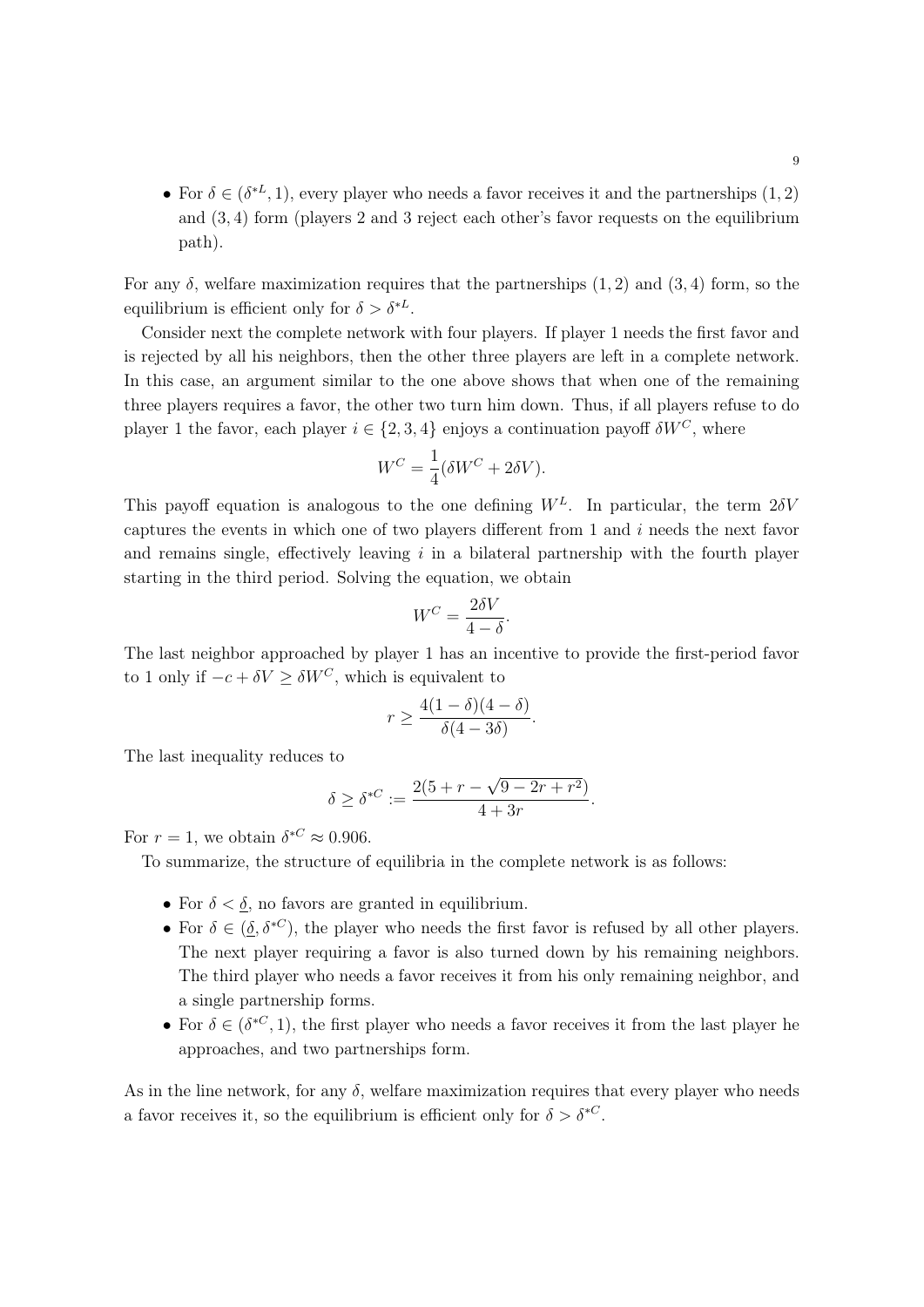

FIGURE 2. Thresholds  $\underline{\delta}, \delta^{*L}$ , and  $\delta^{*C}$  as a function of *r* 

Figure 2 depicts the thresholds  $\delta, \delta^{*L}$ , and  $\delta^{*C}$  as a function of the return to favors *r*. Note that  $\delta < \delta^{*L} < \delta^{*C}$  for all values of  $r > 0$ . The inequality  $\delta^{*L} < \delta^{*C}$  reflects the fact that player 2's continuation payoff in the event that player 1 requires the first favor and his neighbors turn him down is smaller in the line network than in the complete network,  $W^L \, \langle W^C \rangle$ . Hence, it is easier to provide an incentive for player 2 to form an efficient partnership with player 1 in the line than in the complete network. The two examples demonstrate that adding links to a network does not always facilitate the efficient formation of partnerships. Enlarging the set of links increases the number of potential matchings but may also increase the continuation values of players after links are severed, making it more difficult to sustain efficient partnerships.

We will prove that the conclusions regarding the uniqueness and efficiency of equilibria for high  $\delta$  in the examples of this section extend to all networks. We will also show that the equilibrium decisions to form partnerships for high  $\delta$  are directly determined by the classification of the corresponding pairs of nodes in the Gallai-Edmonds decomposition, which we introduce next.

### 4. Efficient Partnerships and Maximum Matchings

The previous section reveals a close relationship between efficient partnership formation and maximum matchings. We say that a matching *M* is a *maximum matching* of *G* if there exists no matching of *G* that contains a greater number of links than *M*. For any network *G*, let  $\mu(G)$  denote the *size of the maximum matching* of *G*, i.e., the number of links in a maximum matching of *G*.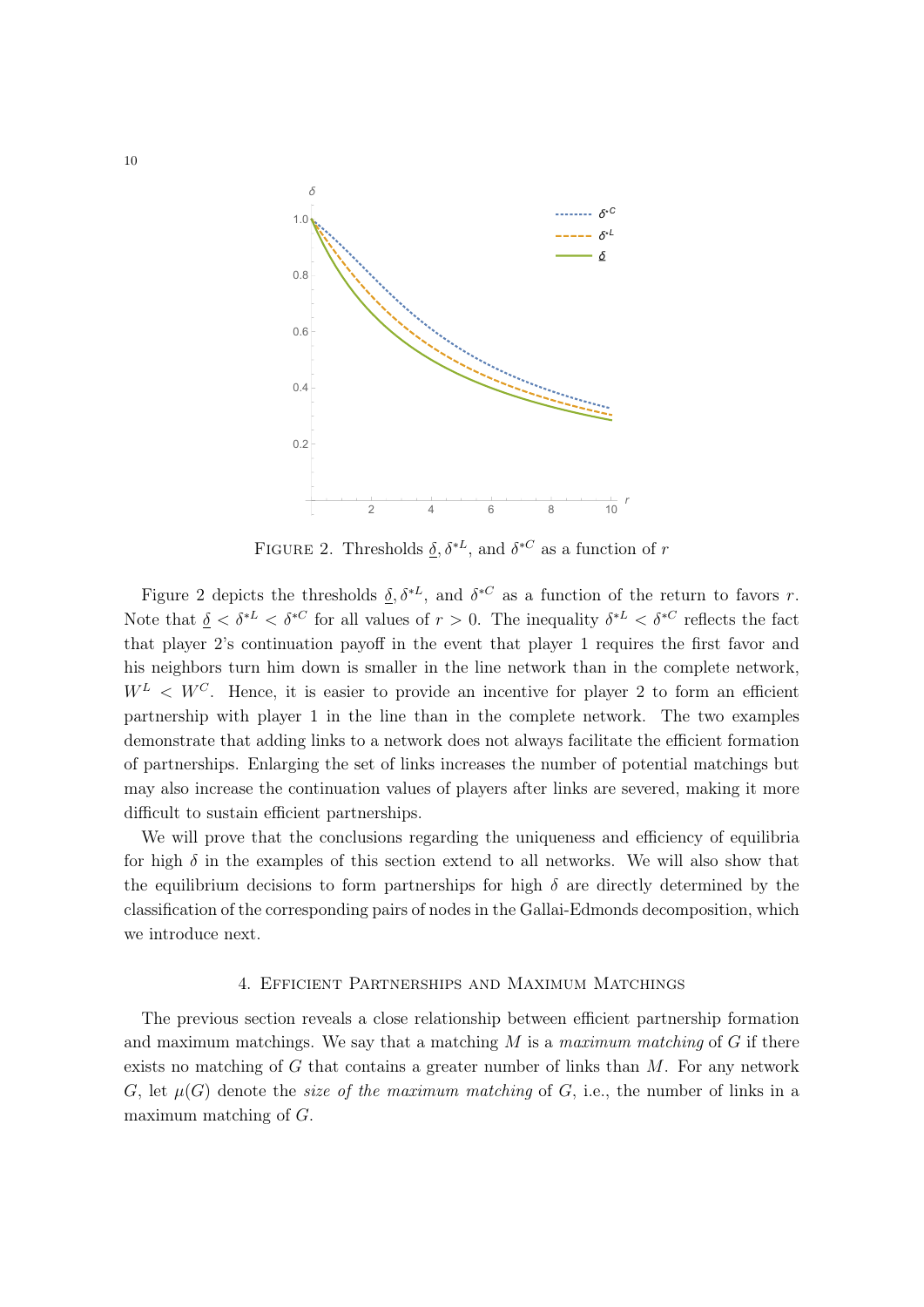

Figure 3. The line with five nodes and the complete network with three nodes

Any strategy profile  $\sigma$  along with the random moves by nature—the list of players needing favors and the sequence of neighbors they approach at every date—induce a probability distribution over outcomes at every date. We view  $(M_t)_{t>0}$  and  $(G_t)_{t>0}$  as random variables in this space. Clearly, we have  $M_t \subseteq M_{t+1}$  and  $G_{t+1} \subseteq G_t$  for all  $t \geq 0$ . Let  $\overline{M}$  and  $\overline{G}$ denote the limits as  $t \to \infty$  of the variables  $(M_t)_{t\geq 0}$  and  $(G_t)_{t\geq 0}$  defined by  $\overline{M} = \bigcup_{t\geq 0} M_t$ and  $\bar{G} = \cap_{t>0} G_t$ . We call the random variable  $\bar{M}$  the *long-run matching* induced by  $\sigma$ . This motivates the following definition.

Definition 1. *A strategy profile is* long-run efficient *if the long-run matching it induces is a maximum matching of G with probability 1.*

In the Appendix, we confirm the intuition that a strategy profile maximizes the limit of the sum of normalized expected payoffs of all players as  $\delta \to 1$  only if it is long-run efficient.

The welfare analysis of equilibria in our partnership formation game thus naturally leads us to examine the structure of maximum matchings. Gallai (1964) and Edmonds (1965) developed a characterization of maximum matchings that not only proves useful in analyzing welfare properties of equilibria but captures the structure of incentives in our game in a precise way. Gallai and Edmonds' result relies on the following partition of the set of nodes in a network *G*. A node is *under-demanded* in *G* if it is not covered by some maximum matching of *G*. A node is *over-demanded* in *G* if it is not under-demanded but has an under-demanded neighbor in *G*. A node is *perfectly matched* in *G* if it is neither under- nor over-demanded in *G*. For example, in both the line and the complete networks with four players from Figure 1, all nodes are perfectly matched. In the line with five nodes shown in the left panel of Figure 3, nodes 1, 3, and 5 are under-demanded, while nodes 2 and 4 are over-demanded. In the complete network with three nodes from the right panel of Figure 3, all nodes are under-demanded.

Theorem GE (Gallai-Edmonds Decomposition [19]). *Every maximum matching of a network links each perfectly matched node to another perfectly matched node and each overdemanded node to an under-demanded node.*<sup>5</sup>

<sup>5</sup>The original theorem provides a comprehensive description of the structure of maximum matchings. We only state the part of the result needed for our analysis here.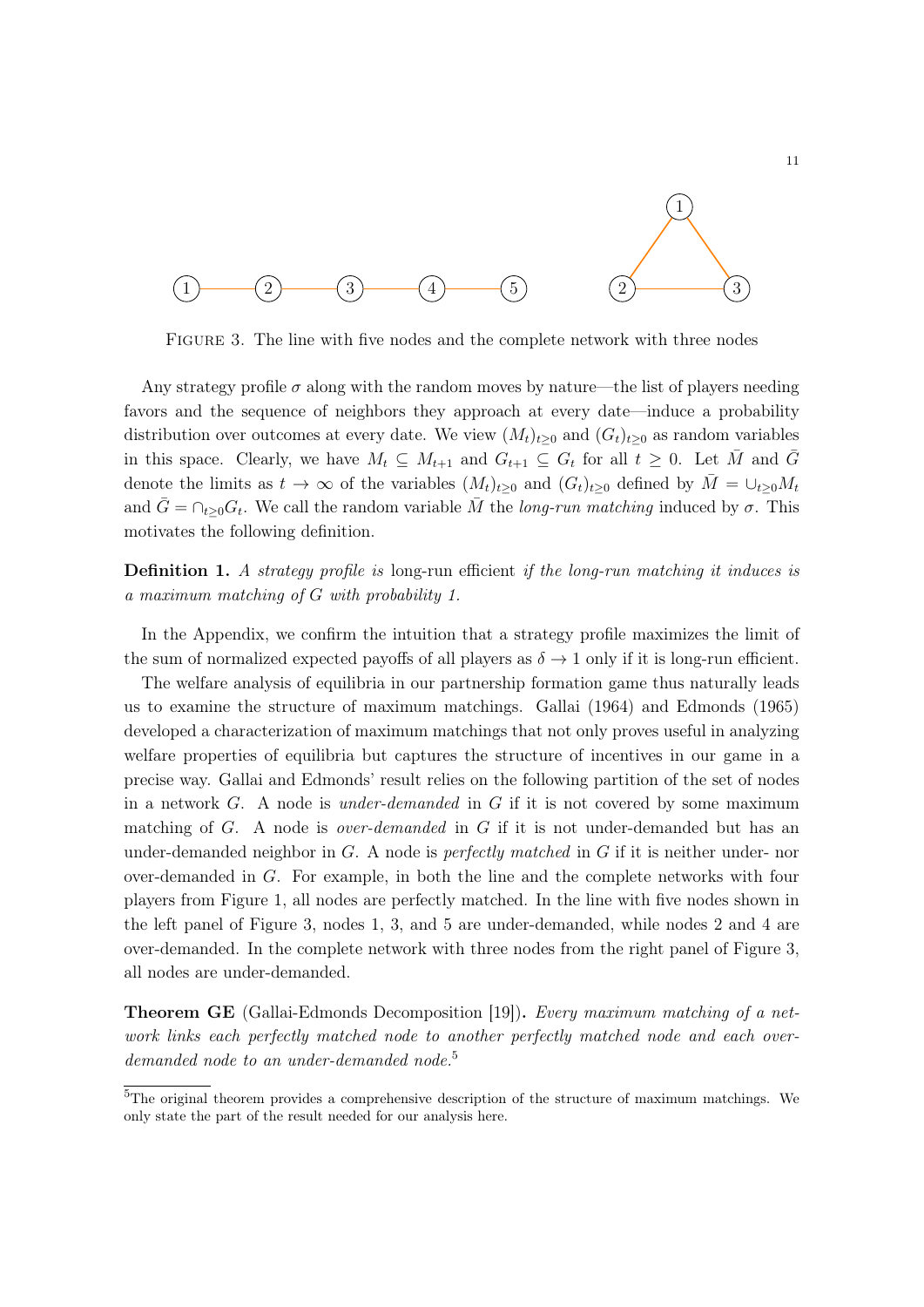The following result, whose proof appears in the Appendix, describes the evolution of the Gallai-Edmonds partition as partnerships form or as links are removed following declined favor requests. We say that *i* is an *e*ffi*cient partner* of *j* in *G* or that *ij* is an *e*ffi*cient link* if the link *ij* belongs to a maximum matching of *G* and that a node is *essential* in *G* if it is either over-demanded or perfectly matched in *G*.

### **Lemma 1.** For every network G and any link  $ij \in G$ , the following statements hold:

- *(1)* If *i* is under-demanded in *G*, then *i* is under-demanded in the network  $G \setminus ij$ , and *j is essential in the network*  $G \setminus i$ .
- *(2) Suppose that i is perfectly matched in G and that j is not the only e*ffi*cient partner of i in G. Then, the sets of perfectly matched, over-demanded, and under-demanded nodes coincide in G* and  $G \setminus ij$ *. Moreover, the set of efficient partners of <i>i in*  $G \setminus ij$ *consists of all e*ffi*cient partners of i in G except for j (in case ij is an e*ffi*cient link).*
- $(3)$  *If i is perfectly matched in G, and j is i*'s only efficient partner in *G, then both i* and *j* are under-demanded in the network  $G \setminus i$ , and *j* is under-demanded in  $G \setminus i$ .
- *(4) If i is over-demanded and j is under-demanded in G, then ij is an e*ffi*cient link in G, and i is an essential node in*  $G \setminus i$ *<i>i*.
- *(5) If both i and j are perfectly matched, and ij is an e*ffi*cient link in G, then the sets of under-demanded nodes different from i* and *j* in  $G \setminus i, j$  and *G coincide.*

### 5. Equilibrium Partnerships and Efficiency

We provide a complete characterization of subgame perfect equilibria in the partnership formation game for high  $\delta$  that relies on the classification of nodes in the Gallai-Edmonds decomposition in the prevailing network. From this characterization, we infer that equilibria are long-run efficient and that all essential players find partners when players are patient. The characterization also implies that for  $\delta \to 1$ , all essential players receive limit normalized payoffs of  $(v-c)/n$ , while under-demanded players obtain limit normalized payoffs of at most  $(n-1)/n \times (v-c)/n$ . Therefore, as players become patient, essential players fare better than under-demanded players.

**Theorem 1.** Fix a network G with *n* players. The following statements hold for sufficiently  $high \delta$ .

- *• Equilibrium Uniqueness: The partnership formation game played on the network G has a unique subgame perfect equilibrium, which is in pure strategies.*
- *• Outcomes: In the equilibrium, each essential player in G receives favors any time he needs them and enjoys a limit normalized expected payoff of*  $(v-c)/n$ *, while each under-demanded player in G remains single with probability at least* 1*/n and obtains a limit normalized expected payoff of at most*  $(n-1)/n \times (v-c)/n$ .
- *• Behavior and Partnerships: When player i requests a favor in the initial network G,*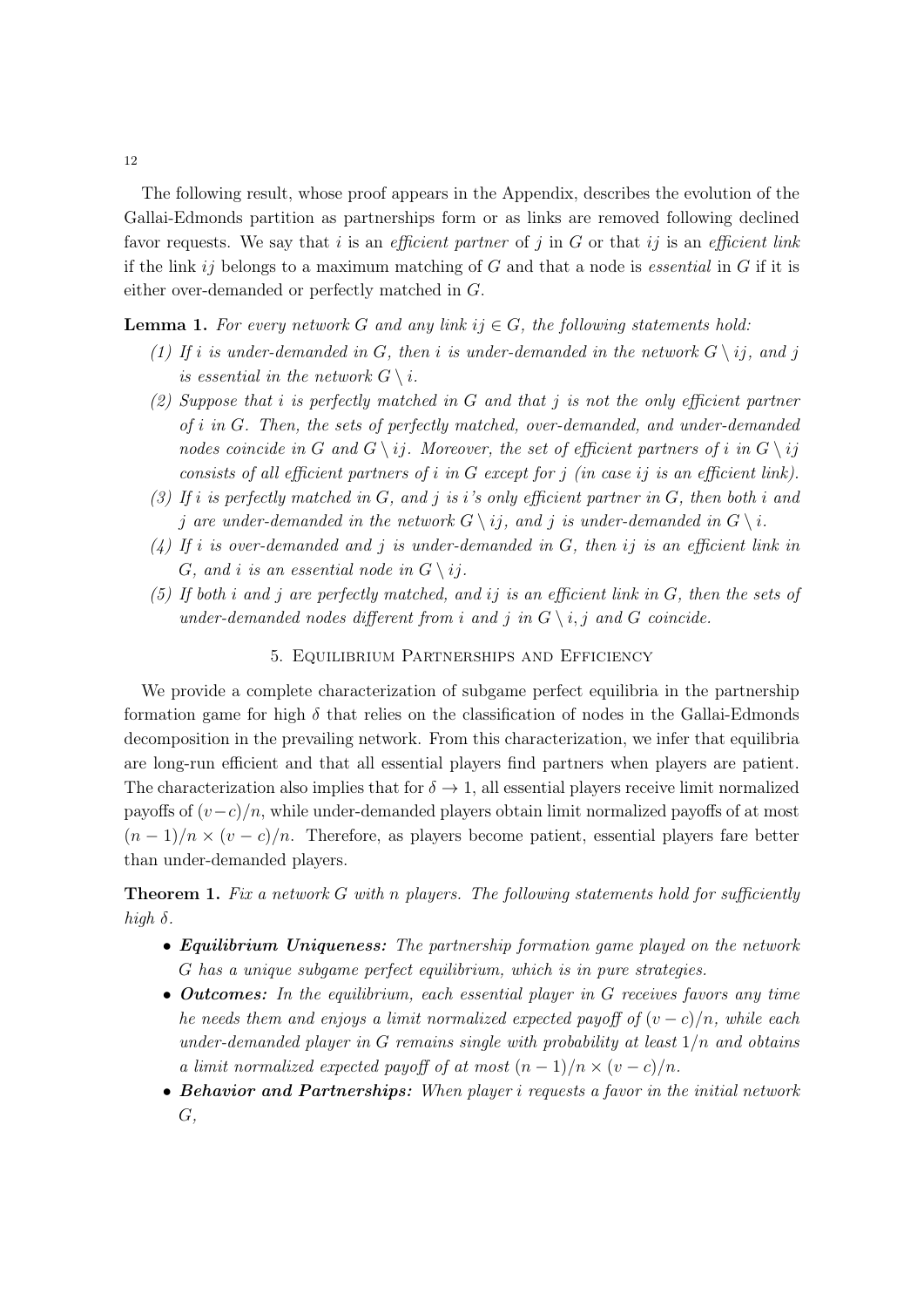- *– if i is under-demanded in G, all neighbors deny i's request and i remains single;*
- *– if i is perfectly matched in G, all neighbors turn i down until there is only one remaining neighbor among i's e*ffi*cient partners in G; this neighbor agrees to provide the favor to i;*
- *– if i is over-demanded in G, all neighbors turn i down until i approaches his first under-demanded neighbor in G, who grants the favor.*
- *Efficiency:* In equilibrium,  $\mu(G)$  partnerships form with probability 1. The equilib*rium is long-run efficient.*

As discussed in the introduction, existing research (e.g., Abreu and Manea (2012a, b) and Elliott and Nava (2016)) reveals a tension between decentralized trade in networks and efficient market outcomes. A combination of new modeling assumptions delivers efficiency in our decentralized setting: direct transfers are not possible within partnerships, so every player can experience only a discrete set of outcomes; a player who needs a favor gets the opportunity to propose partnerships sequentially to all his neighbors; and links leading to rejections are irreversibly removed from the network. Corominas-Bosch (2004), Polanski (2007), and Abreu and Manea (2012a) also reach the conclusion that under-demanded players are weaker than essential ones. Their results rely on the vulnerability of under-demanded players to isolation as neighbors form partnerships and exit the network. This vulnerability stems from the fact that, by definition, under-demanded players are excluded by some maximum matchings. Our analysis points to a conceptually distinct quality of under-demanded players in the structure of maximum matchings: removing an under-demanded player from the network makes all his neighbors essential. For this reason, when an under-demanded player requests a favor, his neighbors anticipate that his other potential partners will refuse the request in order to reach attractive essential positions. Hence, under-demanded players are marginalized in the original network via immediate link deletions triggered by rejections rather than being exposed to the standard gradual decline in partnership opportunities.

We present the proof of Theorem 1 in the Appendix. To develop some intuition for this result, note that every player *i* can experience three types of outcomes in the partnership formation game in the network  $G: (1)$  remaining single; (2) entering a partnership by way of providing a favor to a neighbor who requires one; (3) initiating a partnership via having the first favor he needs granted. The expected payoffs of player *i* when these situations arise are given by  $0, -c + \delta V$ , and  $v + \delta V$ , respectively. For  $\delta > \delta$ , we have that  $0 < -c + \delta V < v + \delta V$ . In scenarios (2) and (3), player *i* always receives the benefit *v* when he needs a favor and has to pay the cost *c* any time his partner requires a favor. However, scenario (3) saves player *i* some early costs *c* of providing favors before he needs one, so *i* does not have an incentive to accept a partnership of type (2) unless there is some risk that refusing to enter such a partnership exposes him to some risk of facing scenario (1). Therefore, every player prefers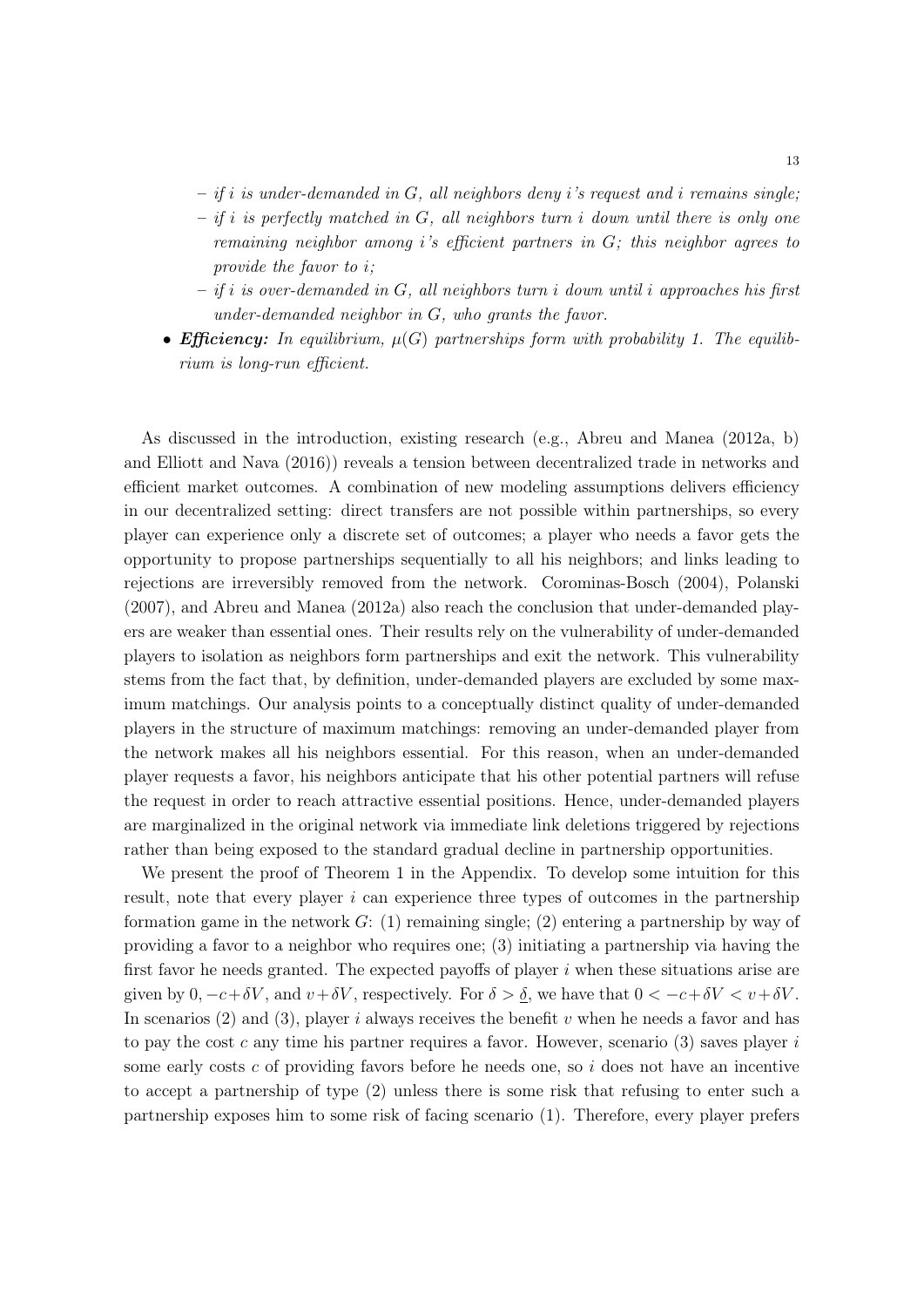scenario (3) most and would like to delay accepting a partnership of type (2) for as long as this does not make him vulnerable to remaining single as in scenario (1).

The proof shows by induction on the number of links in network *G* that in equilibrium, essential players always form partnerships and end up in scenario (2) or (3), while underdemanded players reach scenario (1) with probability at least  $1/n$  for  $\delta$  close to 1. It is then optimal for a player to provide a favor when asked only if he becomes under-demanded in the network in which his link with the player needing the favor is severed. Lemma 1.1 implies that if an under-demanded player *i* needs a favor and all his neighbors turn him down, then *i*'s neighbors become essential in the remaining network. The induction hypothesis and backward induction then imply that every neighbor of *i* is guaranteed an outcome classified as scenario (2) or (3) above and thus does not have an incentive to do *i* the favor. Hence, in any subgame, every player who is under-demanded in the remaining network faces scenario (1) in the event he needs the next favor, which happens with probability  $1/n$ .

When a perfectly matched player *i* requires a favor, we argue that his last efficient partner *j* whom he asks should provide the favor to *i*. Otherwise, the link *ij* is removed from the network, and the first part of Lemma 1.3 shows that both *i* and *j* are under-demanded in the resulting network  $G \setminus ij$ . The induction hypothesis for  $G \setminus ij$  implies that no neighbor whom *i* approaches after *j* grants him the favor. Then, the second part of Lemma 1.3 shows that *j* becomes under-demanded in the ensuing network  $G \setminus i$ . By Lemma 1.2, every player whom *i* asks for the favor before reaching his last efficient partner is essential and maintains his role in the Gallai-Edmonds decomposition following his refusal to do *i* the favor. Hence, these players do not have incentives to partner with *i*.

When an over-demanded player *i* requires a favor, Theorem GE implies that no essential neighbor changes status in the Gallai-Edmonds decomposition by refusing to provide the favor and losing the link with *i*. Then, no such neighbor has an incentive to do *i* the favor. However, if the over-demanded player *i* asks an under-demanded neighbor *j* for the favor, player *j* has an incentive to do it. This requires a more delicate analysis of the evolution of the positions of *i* and *j* in the Gallai-Edmonds decomposition in the subgame in which the link *ij* is removed and *i* approaches other neighbors with the request. Lemma 1.4 shows that *i* remains essential in  $G \setminus i_j$ , and the induction hypothesis implies that *i* will eventually reach a neighbor *k* who is willing to partner with him. However, it is possible that the partnership between *i* and his specific neighbor *k* improves *j*'s position from being under-demanded in *G* (as well as  $G \setminus i_j$  according to Lemma 1.1) to becoming essential in  $G \setminus i, k$ .

This situation is illustrated in the network from Figure 4. Suppose that in this network, the over-demanded player *i* asks his under-demanded neighbor *j* for a favor, and *j* turns him down. If *i* requests the favor from *h* next, then *h* accepts to provide the favor anticipating that he would otherwise remain under-demanded. Following the formation of the partnership  $(i, h)$ , player *j* becomes perfectly matched in the remaining network and eventually partners with *g*. Player *j*'s continuation payoff in this event is  $\delta V$ , which is greater than the expected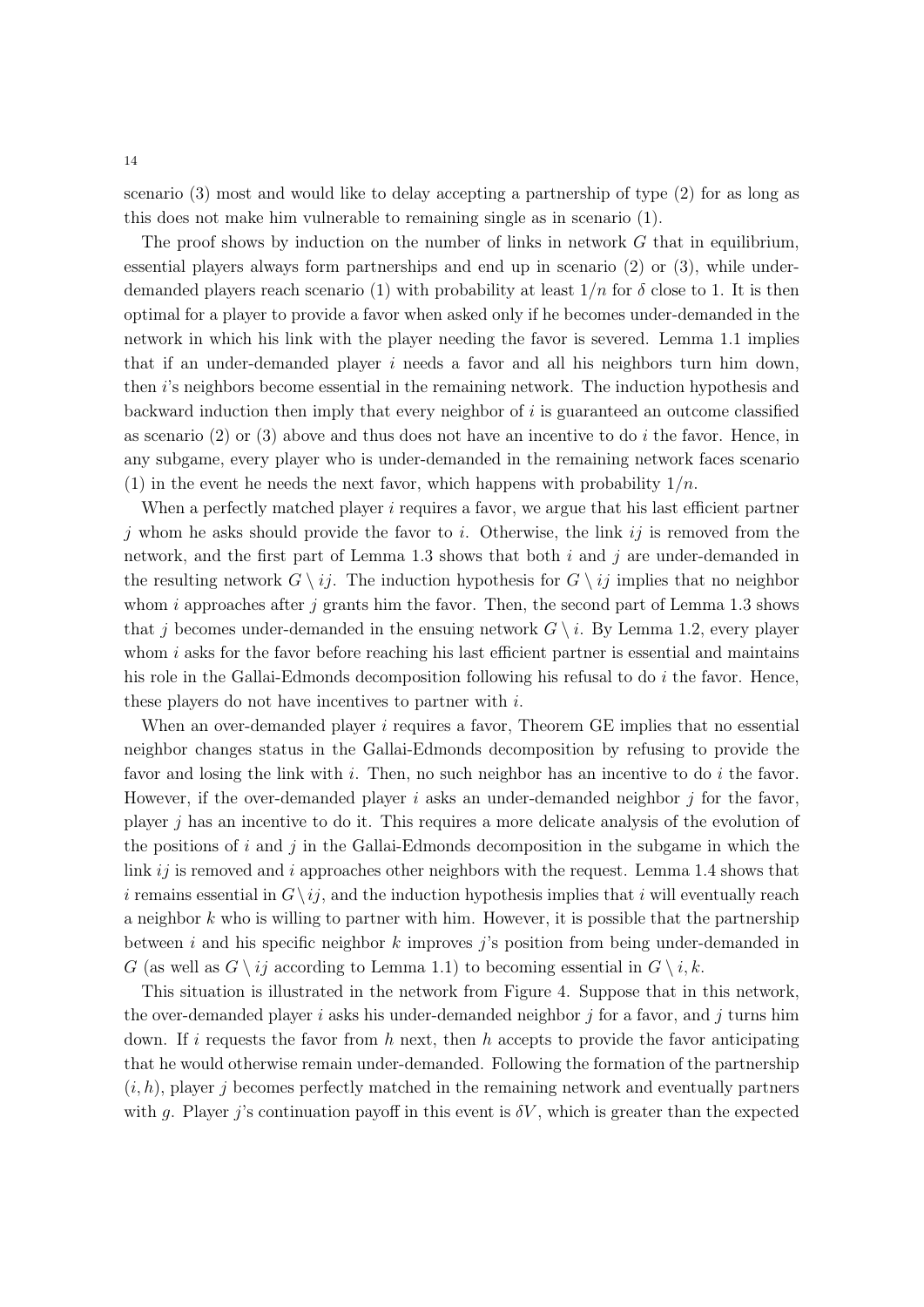

FIGURE 4. A key step in the proof of Theorem 1

payoff  $\delta V - c$  derived from providing the favor to *i*. However, if *i* asks player *k* instead of *h* for the favor after *j*'s rejection, *k* agrees to provide the favor, in which case *j* is left under-demanded and exposed to a probability  $1/2$  of remaining single, which for high  $\delta$  is significantly less desirable than the expected payoff  $\delta V - c$  guaranteed by the partnership with *i*. This is where the assumption that player *i* asks his neighbors for the favor in random order is crucial for the argument—after being rejected by  $j$ , player  $i$  is equally likely to ask the favor from *h* and *k*; while *j* is slightly better off not providing the favor to *i* in case *i* partners with  $h$ , he is considerably worse off in case *i* partners with  $k$ . Then, for high  $\delta$ , player *j* prefers to provide the favor to *i* if asked first. The proof shows that a player acting like *k*—willing to form a partnership with *i* in equilibrium that leaves *j* under-demanded always exists in a general network in which *i* is over-demanded and *j* is under-demanded. Lemma 1.4 is used to conclude that the set of partnerships that emerge in equilibrium form a maximum matching.

In Section 6.1, we discuss how the conclusions of Theorem 1 adjust if we alternatively assume that the order in which a player asks neighbors for favors is selected strategically or specified exogenously. Only the prediction of exactly which under-demanded player provides the favor to an over-demanded player change in these alternative specifications of the model.

### 6. Alternative Models

In this section, we test the robustness of our predictions with respect to several modeling variations. We show that the assumption that players who need favors ask neighbors in random order is not essential for our main findings. We also develop a version of the model with reduced-form payoffs in which all benefits from a partnership accrue at the time of its creation and there is some advantage for the player initiating the partnership. The results extend to such settings. We then discuss extensions of the model with payoff asymmetries and continuous time. Finally, we show that inefficient equilibria emerge if we assume that links leading to rejections are not removed from the network, but efficiency is preserved in a perturbation of the game whereby links generating rejections are maintained with small probability.

6.1. Requesting Favors in Strategic or Exogenous Order. We first comment on the implications of alternative modeling assumptions regarding the order in which players ask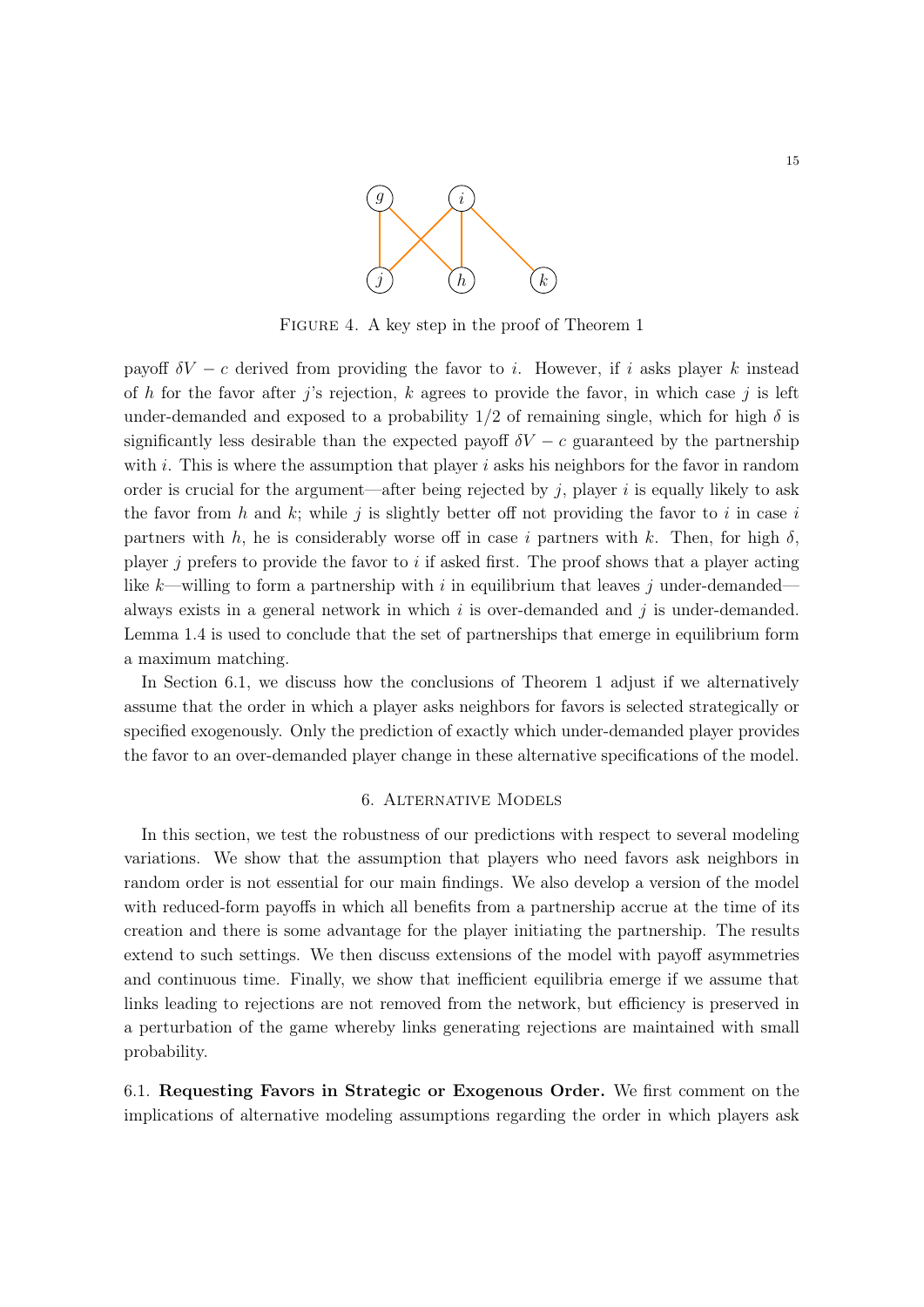neighbors for favors. The example from Figure 4 shows that the fact that the player who needs a favor approaches neighbors in random order without revealing the order at the beginning of the period and instead picking neighbors sequentially is essential for the partnership outcomes described by Theorem 1. Indeed, if player *i* in the network from Figure 4 chose the order in which he approaches neighbors for the favor randomly and announced that it would be  $(j, h, k)$ , then player *j* would anticipate that *i* will form a partnership with *h* and would optimally decide to turn down *i*'s request knowing that he will always have the option to partner with *g* at a later stage. The same conclusion would carry over to a specification of the model in which players who need favors approach neighbors in an exogenous deterministic order.

Furthermore, the equilibrium uniqueness established by Theorem 1 does not extend to a version of the model in which unmatched players who need favors choose the order in which they ask neighbors strategically. To fix ideas, assume that the player who needs a favor does not broadcast the order at the beginning of the period but rather decides whom to approach next following every rejection. Consider, for instance, the line network with three players. In the model with endogenous orders, for every  $p \in [0, 1]$ , there exists an equilibrium in which when player 2 needs the first favor, he approaches player 1 first with probability *p*. The limit normalized payoffs of player 1 range from  $(v-c)/9$  to  $2(v-c)/9$  between the extreme cases  $p = 0$  and  $p = 1$ .

While the characterization of partnerships formed by over-demanded players from Theorem 1 does not extend to models with alternative assumptions regarding the order in which players needing favors approach neighbors, we show that in any of these model specifications, every over-demanded player who needs a favor receives it from some under-demanded neighbor. All remaining properties of the structure of equilibria uncovered by Theorem 1 extend to the alternative model specifications. The proof is provided in the Appendix.

Theorem 2. *Subgame perfect equilibria of the version of the partnership formation game with strategic or exogenous orderings for sufficiently high*  $\delta$  *satisfy all the properties outlined in Theorem 1 with the following exceptions. The equilibrium is not unique in the case with endogenous orderings. When an over-demanded player requests a favor, some under-demanded neighbor provides the favor (possibly after rejections by other under-demanded neighbors).*

Given the binary nature of possible equilibrium outcomes for a player requiring a favor either finding a long-term partner or becoming isolated with probability 1—in any subgame and every equilibrium for all game specifications, Theorems 1 and 2 imply that players who need favors are indifferent among all orderings in which they can ask neighbors. In particular, the equilibrium of the game with random orderings and the equilibrium of the game with any exogenous orderings constitute equilibria for the game with strategic choice of orderings.

6.2. Reduced-Form One-Time Payoffs. Our model assumes that players who agree to form partnerships exchange favors and collect payoffs at arbitrarily many dates. Nevertheless,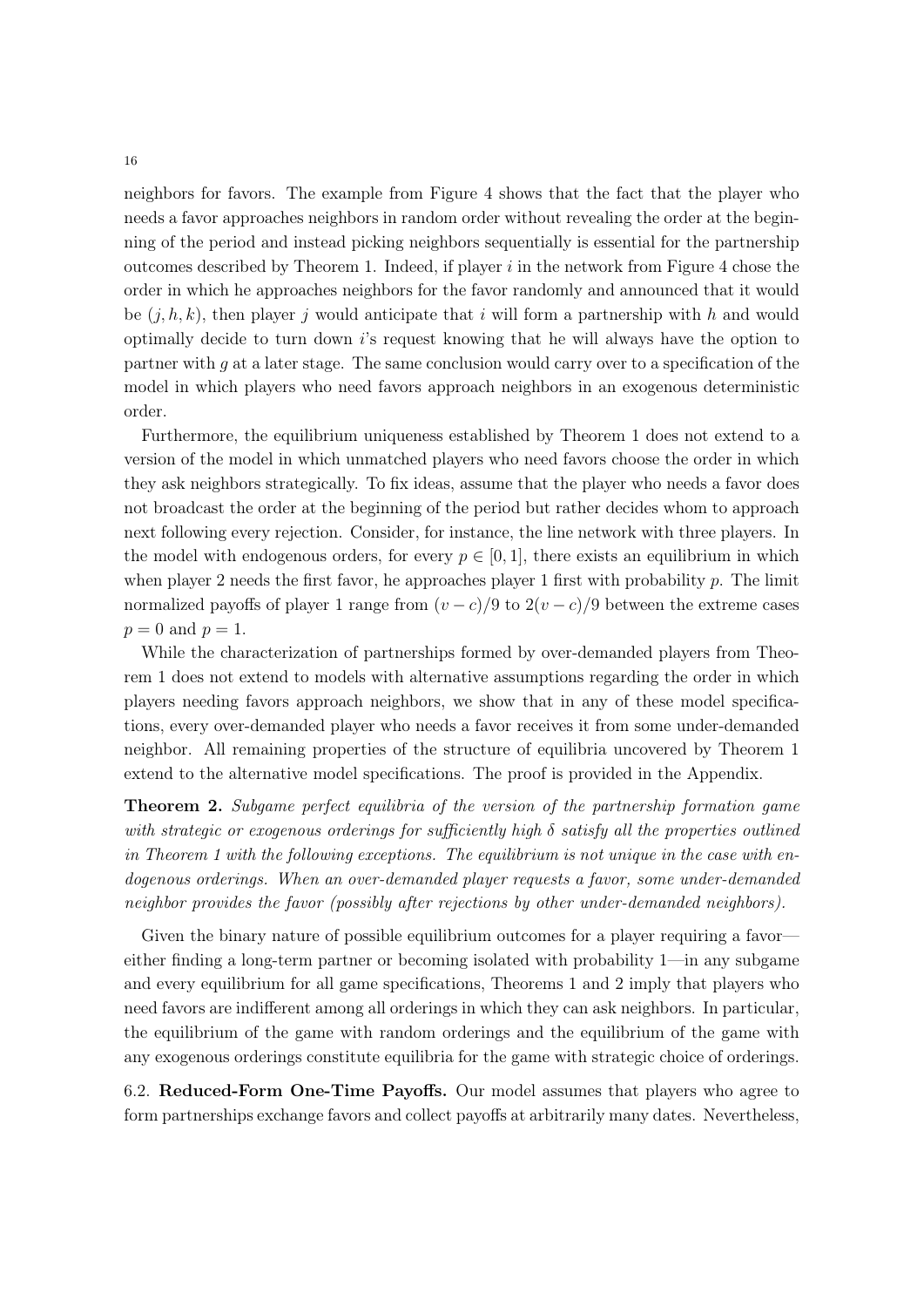Theorems 1 and 2 extend to a setting in which, similarly to the models of bargaining in networks [1, 2, 8, 11, 17, 18, 20, 23, 24], each player consumes all benefits of a partnership immediately and receives a payoff only at the time the partnership is created. An alternative interpretation of this modeling assumption is that each player requires a single favor at a random time. If the player is unable to find a partner willing to provide the favor at that time, he vanishes from the network along with all his links. This interpretation of the model opens the door to applications with a "ticking clock" such as fertility in mating, deadlines for collaborative projects, and emergencies that require immediate support from a friend.

In this specification of the model, the need for a favor represents an opportunity for a player to propose a partnership. When player *i* proposes a partnership to neighbor *j*, and *j* accepts the proposal, players *i* and *j* receive one-time payoffs  $v_1$  and  $v_2$ , respectively, and exit the game permanently. To match the premise of the benchmark model that each player prefers receiving the first favor in a partnership, we assume that the proposer enjoys a first-mover advantage, i.e.,  $v_1 > v_2 > 0$ . Similarly, to capture the idea that entering any partnership is more desirable than running the risk of remaining single, we require that  $v_2 > (n-1)/n$   $v_1$ . We maintain the assumptions of a common discount factor  $\delta$  and of a constant arrival rate of 1*/n* per period of opportunities for proposing partnerships for players who have not yet entered partnerships.

The statements regarding equilibrium uniqueness or existence, the structure of equilibrium partnerships, and efficiency of equilibrium outcomes from Theorems 1 and 2 carry over to this setting. For Theorem 1, we need to impose the stronger hypothesis that  $v_2 > (1 - 1/((n - 1)n))v_1$ . This condition is needed for the more detailed characterization of equilibrium partnerships from Theorem 1 establishing that an over-demanded proposer reaches an agreement with the first under-demanded player he encounters and is involved in checking incentives for the step of the proof illustrated in Figure 4. Intuitively, the conditions  $v_1 > v_2 > (n-1)/n$  *v*<sub>1</sub> and  $v_1 > v_2 > (1-1/((n-1)n))v_1$  require that the risk of not finding a partner outweighs the first-mover advantage in a partnership, so the first-mover advantage should not be too large.

The proofs of the results for this setting rely on exactly the same structural properties of nodes invoked by the analogous steps in the proofs of Theorems 1 and 2 and minor modifications in payoff bound computations. In particular, the optimality of accepting a proposal whose rejection would leave a player vulnerable to isolation is driven by the assumptions that  $v_2 > (1 - 1/((n-1)n))v_1$  and  $v_2 > (n-1)/n$   $v_1$ , respectively. Similarly, the inequality  $(v_1 + (n-1)v_2)/n > v_2$  implies that a player has an incentive to reject a proposal and forgo the second-mover payoff  $v_2$  if doing so does not put him at risk of not finding a partner and makes him eligible for the first-mover payoff  $v_1$  in the event he has the opportunity to propose a partnership in the remaining network in the next period.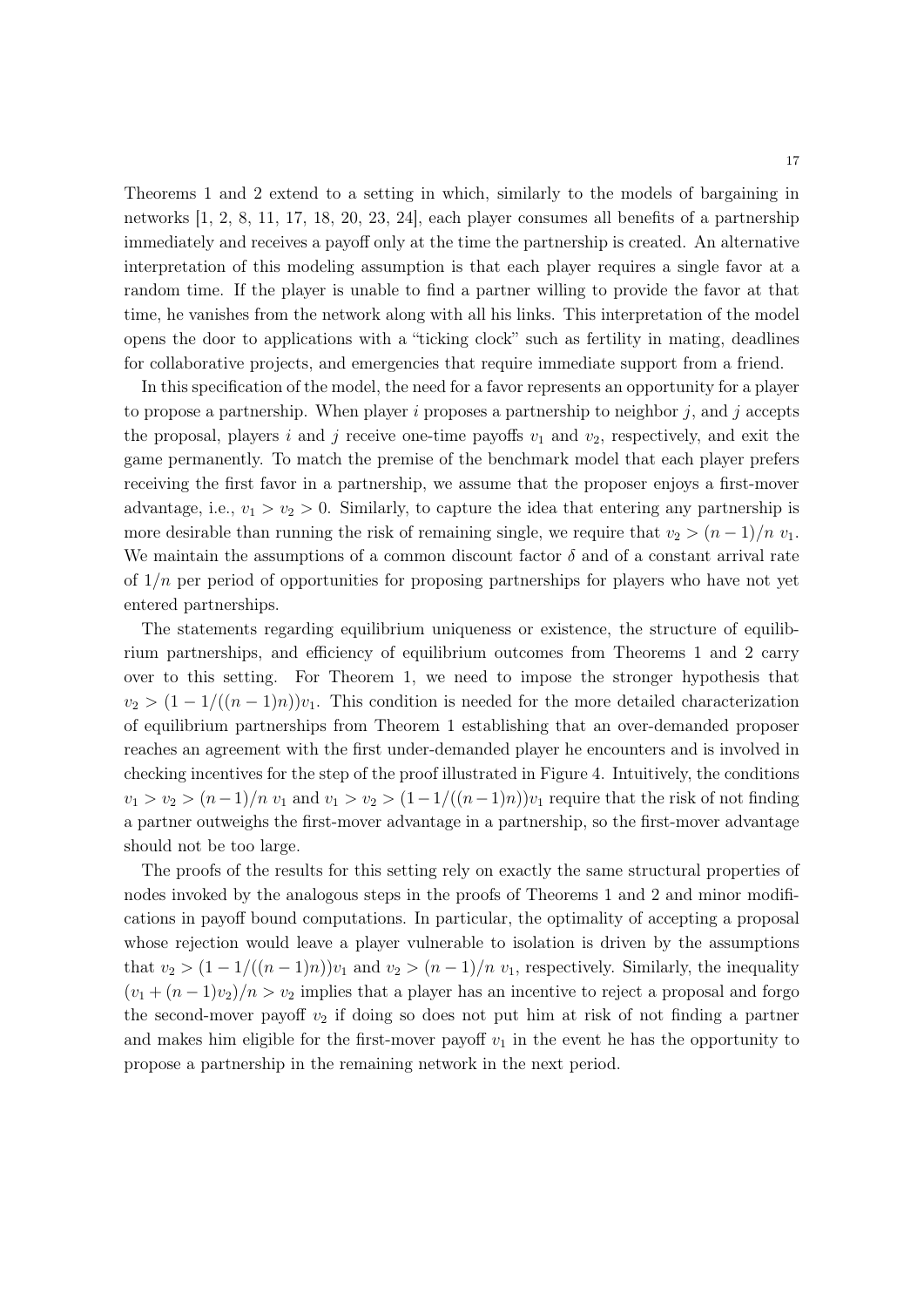6.3. Player Heterogeneity and Continuous Time. The conclusions of Theorems 1 and 2 extend to a setting in which time is continuous and players require favors at random times that have independent and identical Poisson distributions. The structure of equilibria does not change and maximum matchings always emerge in equilibrium if the benefit of receiving favors and the cost of providing favors are player specific.<sup>6</sup> It should be noted that the connection between efficiency and maximum matchings breaks down for this generalization. Indeed, if the benefit from receiving favors and the cost of providing favors for player *i* are  $v_i$  and  $c_i$  (with  $v_i > c_i$ ), respectively, then long-run efficiency requires that the long-run matching  $\overline{M}$  describing the structure of partnerships satisfies

$$
\overline{M} \in \arg\max_{\text{matching } M \text{ of } G} \sum_{i \text{ covered by } M} (v_i - c_i).
$$

There is no general relationship between maximizers of the expression above and maximum matchings. Nevertheless, for small levels of variation in  $v_i - c_i$  over  $i \in N$ , the value achieved by maximum matchings is close to the optimal solution, so we can conclude that equilibria of our partnership formation game are approximately efficient.

6.4. No Link Removal. Our results rely critically on the assumption that refusing to provide a favor over a link results in its removal from the network. Let us now consider a version of the model in which if a player refuses to provide a favor to a neighbor, the underlying link is not removed from the network and can be used for exchanging favors in the future (but cannot be reactivated to request the same favor in the current period). As in the benchmark model, the player who needs a favor asks neighbors in random order and partnerships are permanent once formed. The main conclusions of Theorem 1—uniqueness of the subgame perfect equilibrium and its asymptotic efficiency—do not extend to this model.

To illustrate equilibrium multiplicity, consider a network with two players, 1 and 2, linked with each other. For high discount factors  $\delta$ , we can identify the following subgame perfect equilibria. In one equilibrium, player 1 always refuses to provide the first favor, while player 2 always agrees to provide the first favor. Under these strategies, it is optimal for player 1 to refuse to provide favors as long as a partnership is not in place because player 2 will grant favors to player 1 whenever player 1 requires them. The optimality of player 2's strategy can be checked using the single-deviation principle. The described strategies require that if player 1 needs the first favor at date *t*, player 2 should provide it. This behavior generates an expected payoff of  $-c + \delta V > 0$  for player 2. If player 2 deviates from the date t action by turning player 1 down and then play confirms to the prescribed strategies, player 2 will enter a partnership the next time player 1 requires a favor. If this happens  $t' > 0$  periods later, player 2's conditional expected payoff is  $\delta^{t'}(-c + \delta V)$ , which is smaller than  $-c + \delta V$ 

<sup>&</sup>lt;sup>6</sup>However, the analysis becomes intractable if benefits and costs are link specific. The homogeneity assumptions embedded in our model allow us to neatly separate network effects from other player asymmetries.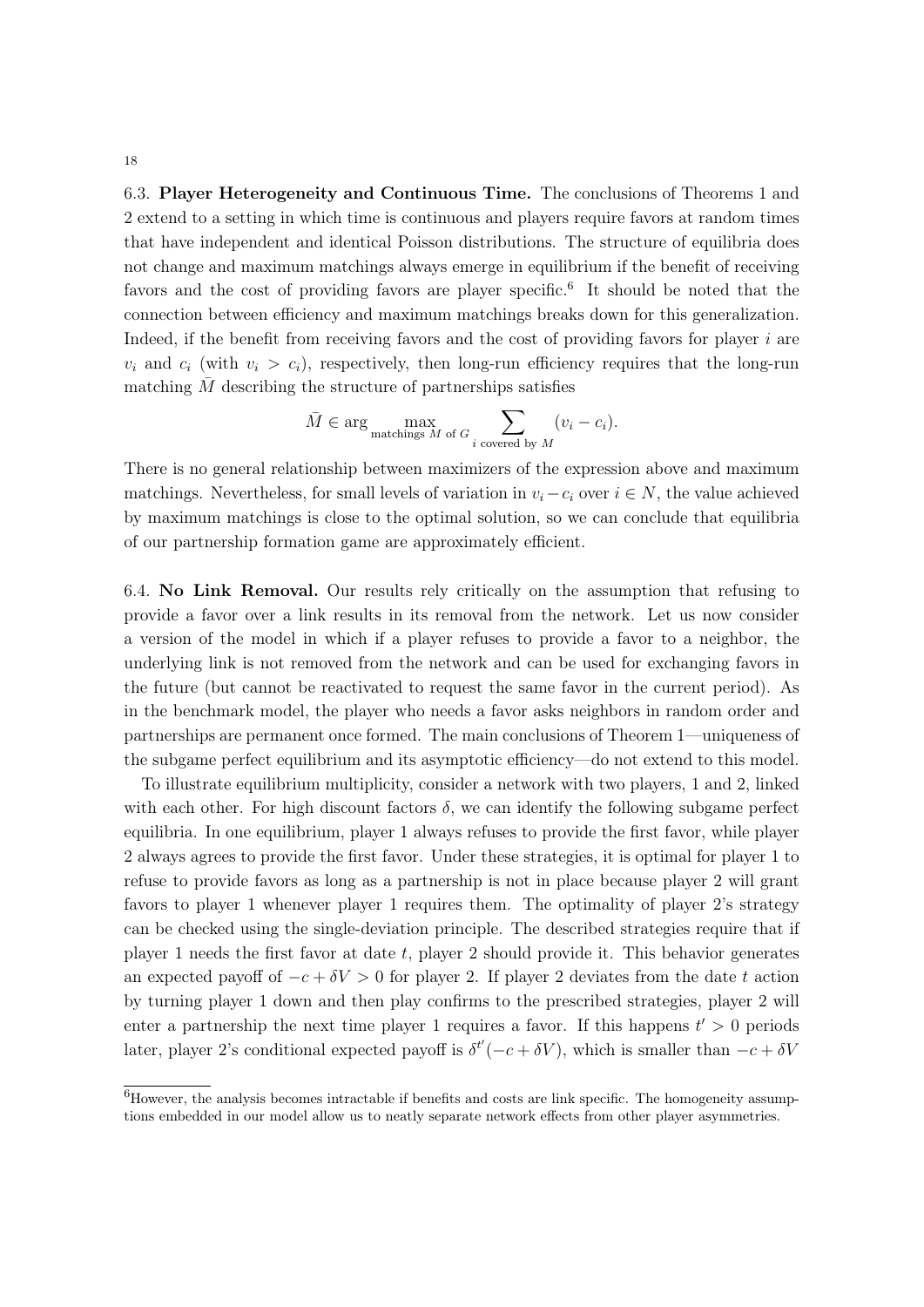

FIGURE 5. Long-run inefficient equilibria without link removals

for all t'. This clearly constitutes the best equilibrium outcome for player 1 and the worst equilibrium outcome for player 2.

To obtain another stationary equilibrium, we can simply switch the behavior of players 1 and 2 in the strategies constructed above. Non-stationary equilibria can be built relying on these two equilibria. For instance, another equilibrium prescribes that the player who asks for the first favor receives it, and a partnership forms in the first period. This equilibrium relies on the threat that if a player turns down the first favor request, then play reverts to the equilibrium in which the opponent never provides the first favor. Note that this equilibrium generates expected payoffs of *V* for each player and is welfare optimal.<sup>7</sup>

Every subgame perfect equilibrium in the two-player network is long-run efficient. To see this, note that for  $\delta$  close to 1, if an equilibrium involves only a small probability of agreement after a certain date, then either player would have an incentive to deviate and provide the favor at that date.

We next present an example in which long-run inefficient subgame perfect equilibria exist. Consider the 4-player network from Figure 5, which is also used to illustrate inefficient equilibria in Abreu and Manea (2012a). In the Appendix, we verify that the following strategies constitute a subgame prefect equilibrium for high  $\delta$ . Before any partnership forms, players 1, 3, and 4 always provide favors to any neighbor who asks for one regardless of the set of players who previously refused to do the same favor, while player 2 never agrees to provide a favor. In a subgame in which partnership (1*,* 2) or (3*,* 4) formed, play between the remaining pair of (linked) players proceeds according to certain equilibrium strategies for the two-player setting discussed above.<sup>8</sup> In subgames in which the partnership (3, 4) formed, the

<sup>&</sup>lt;sup>7</sup>In another equilibrium, the first-period favor request is turned down, and then play proceeds according to the welfare optimal equilibrium. These strategies constitute an equilibrium because providing the first favor generates an expected payoff of  $-c + \delta V$ , while refusing to do so results in a continuation payoff of  $\delta V > -c + \delta V$ . There exists also a symmetric stationary equilibrium in mixed strategies, in which conditional on not having entered the partnership, both players agree to provide the next favor with equal probability. <sup>8</sup>Note that the payoffs induced by these strategies are not the same as in the two-player setting because in these subgames each player requires favors with probability 1*/*4 rather than 1*/*2, but the verification of equilibrium incentives for high  $\delta$  is analogous.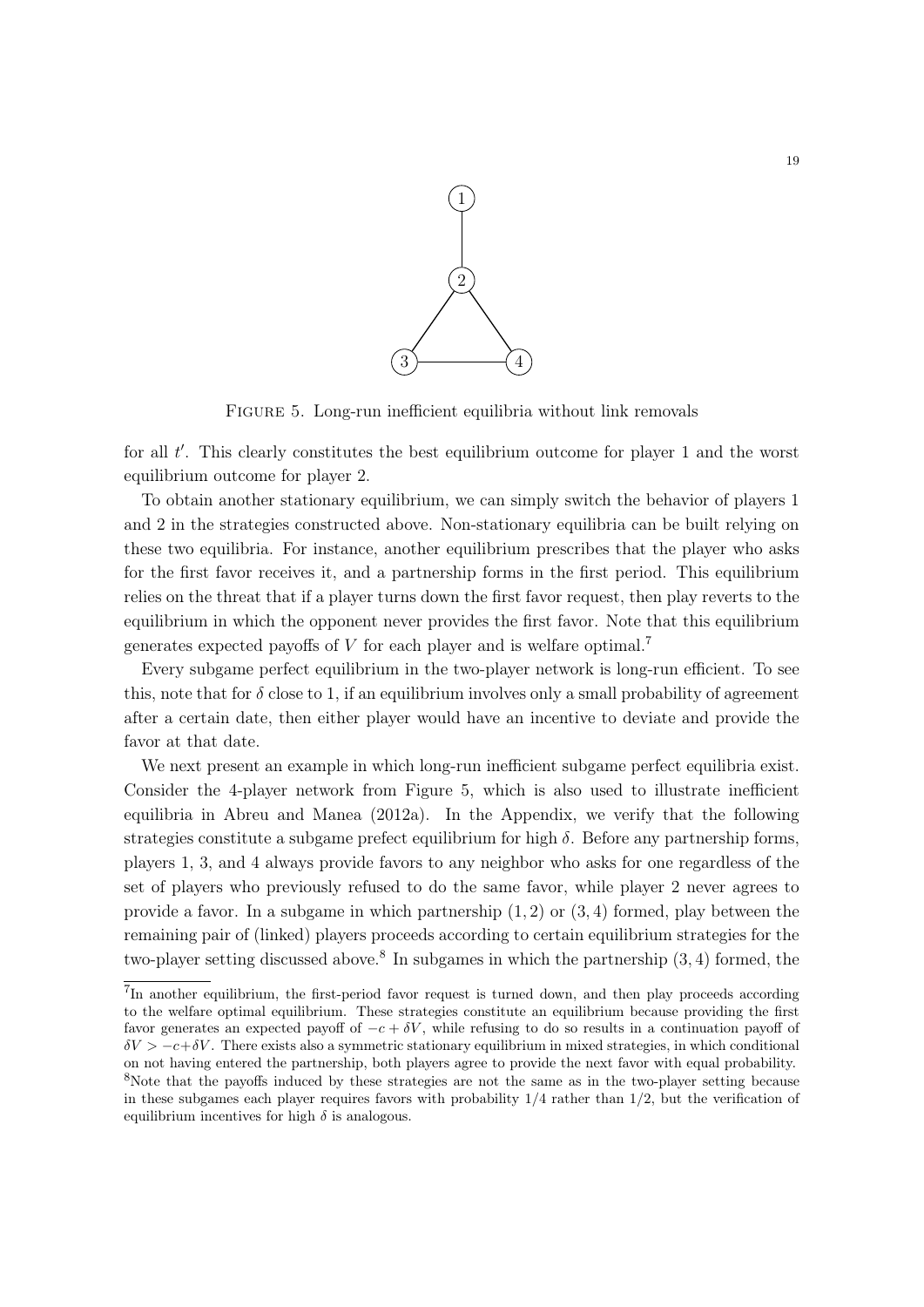strategies specify that the best equilibrium for player 2 is played in the relationship between players 1 and 2. In subgames in which player 2 requires a favor and is first refused by both players 3 and 4 (in either order) and then ends up partnering with player 1, the strategies prescribe that the worst equilibrium for the second player who turned 2 down is played in the relationship between players 3 and 4. In other subgames with two linked players remaining, equilibrium play can be specified arbitrarily.

Under these strategies, each of the inefficient partnerships (2*,* 3) and (2*,* 4) forms with probability  $1/4 \times 1/3 = 1/12$  in the first period of any subgame in which no partnership has formed (in the event player 2 requests a favor from player 3 or 4, respectively), with probability  $1/4 \times 1/12$  in the second period (in the event player 1 requested the first-period favor and got turned down, then 2 requested the second-period favor), and so on.

Long-run efficient equilibria also exist in this example. Such an equilibrium can be constructed as follows. Player 2 never agrees to provide the first favor to a neighbor in any subgame. Player 1 provides a favor when asked by player 2 in every subgame. As long as no partnership has formed, there are two regimes depending on whether 3 and 4 ever refused a favor request from each other. Play starts in the "cooperative" regime, in which players 3 and 4 agree to provide favors to each other whenever one asks the other. If the pair (3*,* 4) ever deviates from this norm, play switches to a "non-cooperative" regime, in which players follow the inefficient equilibrium strategies constructed above. In subgames in which the partnership (1*,* 2) has formed, players 3 and 4 play according to the welfare optimal equilibrium strategies for the two-player game whereby they exchange favors on the equilibrium path in every period.

Given these strategies, it is not optimal for players 3 and 4 to ever provide favors to 2 as long as they have not deviated from the norm of the cooperative regime because they know that they can always count on each other to exchange favors when needed. By refusing to partner with 2, each of the players 3 and 4 receive the benefit *v* of favors when needed, but postpone paying the cost *c*. Players 3 and 4 have incentives to provide favors to each other in the cooperative regime because failing to do so results in player 2 also refusing the favor request (if asked second in the order by either 3 or 4), and the ensuing inefficient continuation play in the non-cooperative regime leaves each of them isolated with probability greater than 1*/*12. Incentives in other interactions involving players 1 and 2 can be checked as in the case of the inefficient equilibrium.<sup>9</sup>

 $9$ There also exists a mixed-strategy efficient equilibrium that generates identical payoffs for all players similar to the symmetric stationary equilibrium for the two-player setting described in footnote 7. In this equilibrium, only the efficient partnerships  $(1, 2)$  and  $(3, 4)$  form and each of the four players mixes with the same probability between providing and not providing the first favor across these two links. Every player is indifferent between doing a favor when asked and waiting for the game to proceed to the next period with the same structure of partnerships in place.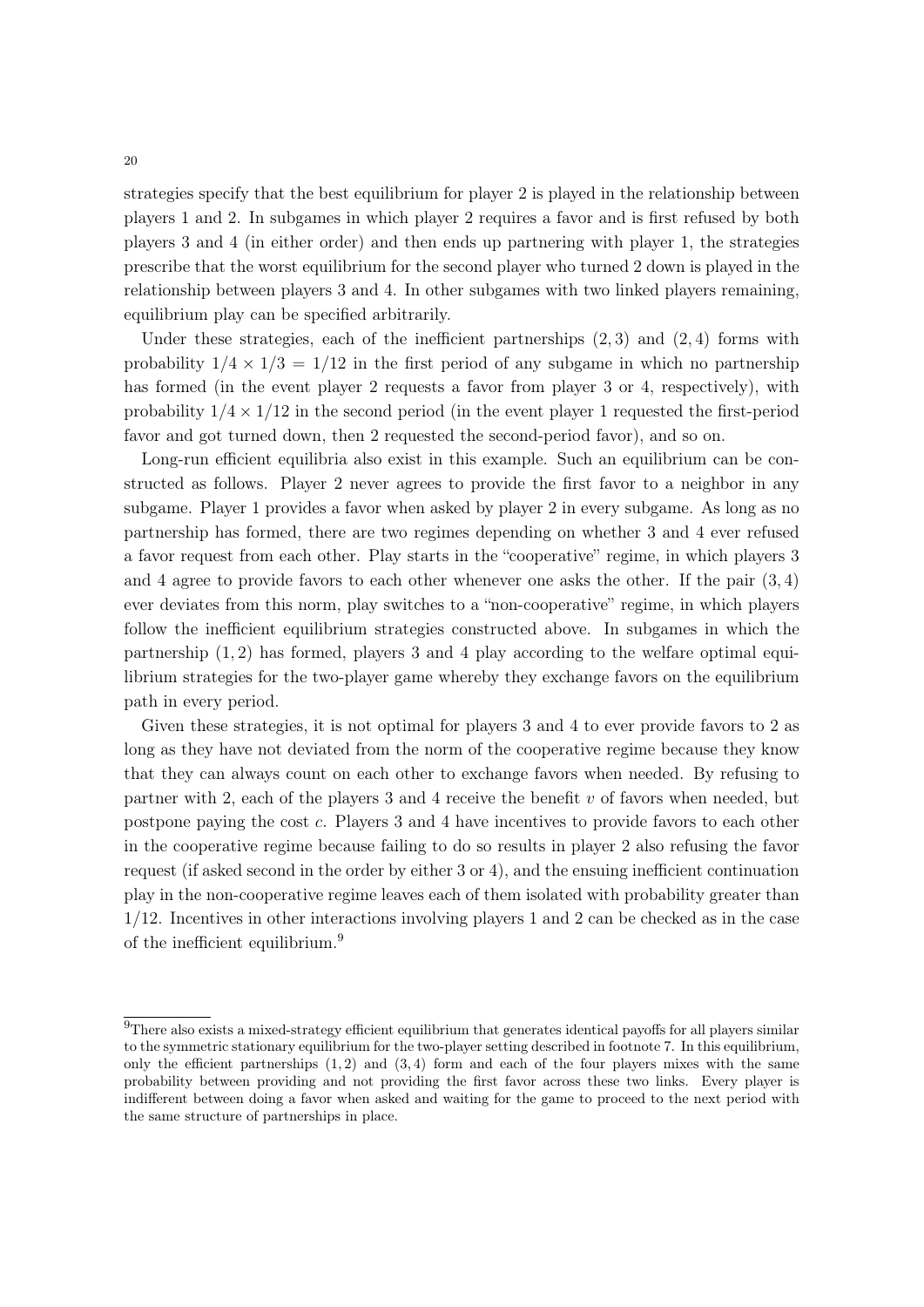6.5. Small Probability of Link Preservation. The weakness of each under-demanded player *i* driving our main result stems from the incentives of *i*'s neighbors to decline his favor request in order to achieve essential positions following the removal of all of *i*'s links. When rejections do not always trigger link removals, *i*'s neighbors are not guaranteed to land essential positions following their rejections of *i*. If links are preserved with significant probability following rejections, then some of *i*'s neighbors would prefer to grant the favor and enter a partnership with *i* instead of running the risk of remaining under-demanded and eventually being left single. Hence, equilibrium dynamics and bargaining power depend crucially on the probability with which rejection-generating links are preserved. However, we will argue that our main result is robust with respect to small probabilities of link preservation following rejections.

Consider a perturbation of the partnership formation game in which rejections do not necessarily lead to link removals. Instead, assume that a player whose favor request has been declined by all his neighbors maintains each of his links independently with some small probability  $\epsilon \geq 0.10$  We refer to this version of the partnership formation game as the ✏*-perturbed game*.

The proof of Theorem 1 shows that incentives in the subgame perfect equilibrium of the unperturbed game are strict in every subgame for sufficiently high discount factors. A standard continuity argument implies that the subgame perfect equilibrium of the unperturbed game (described by  $\epsilon = 0$ ) also constitutes a subgame perfect equilibrium of the  $\epsilon$ -perturbed game for  $\epsilon$  close to 0. The proof of Theorem 1 can be straighforwardly adjusted to establish that this is the only equilibrium of the  $\epsilon$ -perturbed game.

The conclusion that a maximum matching emerges in equilibrium in the long-run extends to a version of the perturbed game in which links leading to rejections are immediately removed with high probability and players subsequently asked for favors observe which prior rejections generated link removals. However, short-run dynamics are sensitive to the realizations of perturbed paths under this model specification. It is no longer the case that perfectly matched players find a partner as soon as they need a favor. Indeed, when a perfectly matched player *i* who has multiple efficient partners needs a favor and some of these partners turn him down without losing their links with  $i$ , then all neighbors subsequently approached by *i* must turn him down since *i* is not their unique efficient partner in the remaining network. Nevertheless, with probability 1, repeated rejections eventually leave *i* with a single efficient partner, who should agree to form a partnership with *i* in equilibrium. The prospects of under-demanded players who require favors are also affected by perturbations. When an under-demanded player *i* is rejected by a neighbor but maintains the link with that neighbor, another neighbor may risk remaining under-demanded if he turns *i* down

<sup>&</sup>lt;sup>10</sup>The argument holds for any specification whereby non-empty subsets of rejection-generating links are maintained with small (history-dependent) probabilities.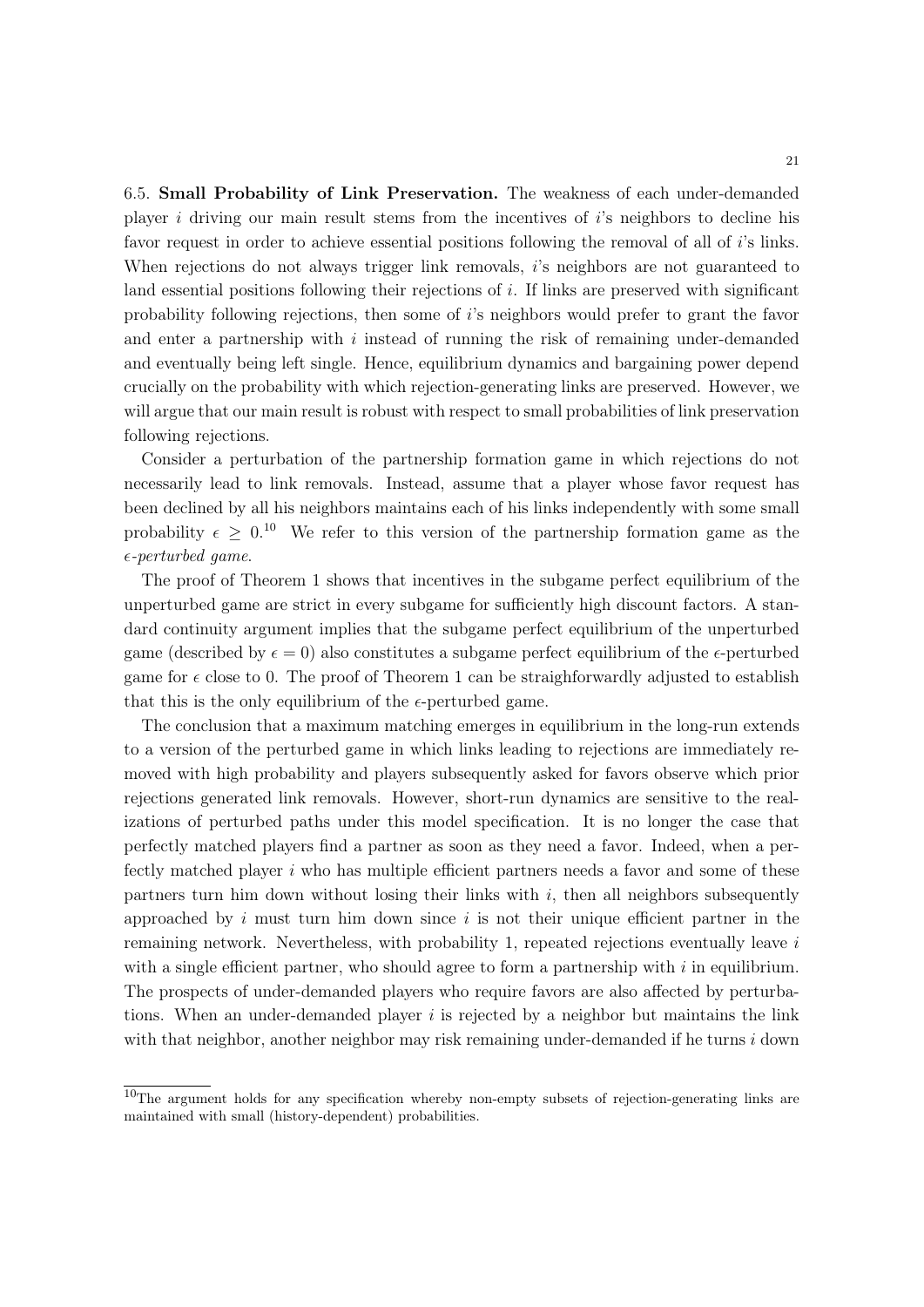and loses his link with *i*. This neighbor should then partner with *i* in equilibrium, and the ensuing partnership is efficient (since all links of under-demanded players are efficient).

# 7. Conclusion

This paper studies the formation of bilateral partnerships that guarantee reciprocal exchange of favors in social and economic networks. We find that the structure of equilibrium partnerships, the strengths of players, and market efficiency are driven by the configuration of nodes that are essential for achieving all maximum matchings. In particular, essential players always find partners, while inessential players remain single with positive probability in equilibrium. This implies that essential players obtain higher equilibrium payoffs than inessential players. Even though the search for partners is decentralized and incentives for entering partnerships depend on local network conditions, we prove that the possibility that each inessential player might be unable to find a partner implies that partnerships form efficiently in every network. This result is striking in the context of existing research, which has found that local incentives for forming partnerships are not usually aligned with global welfare maximization in markets with decentralized matching.

More generally, we show exactly how each player's equilibrium decisions are determined by his (evolving) position in the Gallai-Edmonds decomposition. Prior research on trade in networks has established similar but less detailed connections between equilibrium outcomes and the Gallai-Edmonds decomposition (mainly in markets with centralized matching). However, there is a conceptual novelty in the mechanism underlying our result. In our setting, the weakness of inessential players is inflicted by neighbors actively marginalizing them via severing links with them when they request favors in the original network, while in previous models, it is indirectly precipitated by the possibility of remaining isolated in the network as neighbors forge agreements with other players.

The contribution of this research lies at the intersection of game theory and graph theory. Our analysis delivers a precise relationship between the classic Gallai-Edmonds structure of maximum matchings and incentives driving the efficient formation of partnerships in a natural favor exchange game with decentralized matching.

# Appendix: Proofs

*Long-run e*ffi*ciency and total welfare.* To understand the connection between long-run efficiency and total welfare in our model, fix a strategy profile  $\sigma$ . Let **P** denote the probability measure over outcomes induced by  $\sigma$ . Let *T* denote the lowest *t* such that  $M_t = \overline{M}$  and  $G_t = \bar{G}$ . For  $t \geq T$ , we have that  $M_t = \bar{M}$  and only players who are matched under  $\bar{M}$ are granted favors at date *t*. Hence, players collectively receive the net benefit of  $v - c$  from favor exchange at date  $t > T$  with probability  $2\mu(M)/n$ . Starting at any date  $t < T$ , there is a sequence of *n* or fewer draws by nature of unmatched players asking for favors for the first time and either entering partnerships or becoming isolated, which leads to  $M_{t+n} = M$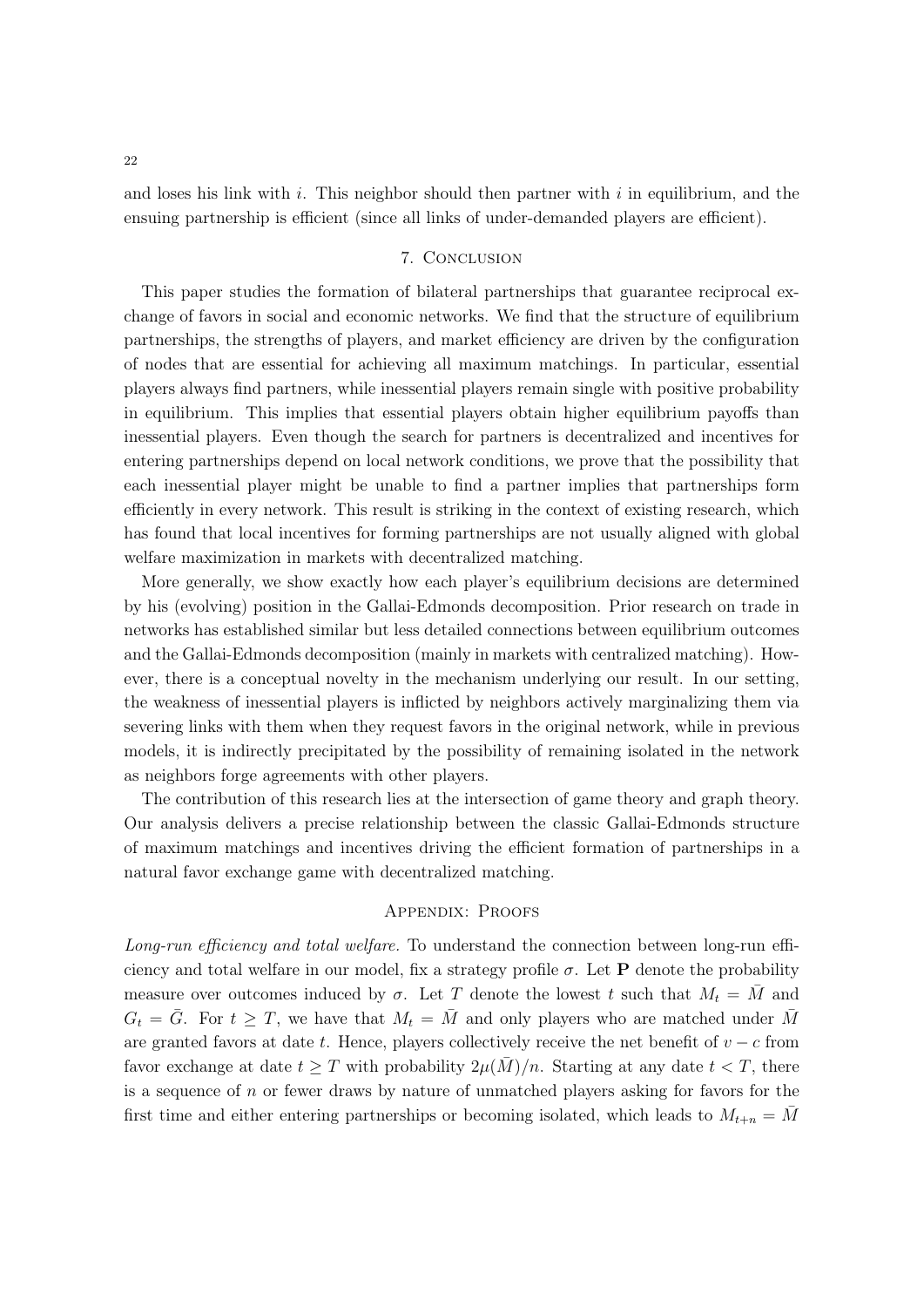and  $G_{t+n} = \overline{G}$ . The probability of such a sequence being drawn by nature conditional on  $(G_t, M_t)$  is at least  $1/n^n$ . Therefore,  $P(T > t + n|T > t) \leq 1 - 1/n^n$ , so

$$
\mathbf{P}(T > t + n) = \mathbf{P}(T > t)\mathbf{P}(T > t + n|T > t) \le \mathbf{P}(T > t)(1 - 1/n^n).
$$

It follows that  $P(T > kn) \leq (1 - 1/n^n)^k$  for all  $k \geq 0$ . Given this exponential bound on the tail of the distribution of T and the fact that the total expected payoffs of all players under  $\sigma$ average to  $2\mu(\overline{M})/n(v-c)$  at dates  $t > T$ , the limit of the total normalized expected payoffs of all players under  $\sigma$  as  $\delta \to 1$  does not exceed  $2\mu(G)/n(v-c)$  and achieves the maximum of  $2\mu(G)/n(v-c)$  only if  $\overline{M}$  is a maximum matching of *G* with probability 1. We conclude that  $\sigma$  maximizes the limit of the sum of normalized expected payoffs of all players as  $\delta \to 1$ only if it is long-run efficient.  $\Box$ 

### *Proof of Lemma 1.* Fix the network *G* and the link  $ij \in G$ .

(1) Suppose that *i* is under-demanded in *G*, and let *M* be a maximum matching of *G* that does not cover *i*. Since  $\mu(G \setminus ij) \leq \mu(G)$  and M is a matching of  $G \setminus ij$ , it must be that  $\mu(G \setminus ij) = \mu(G)$  and M is also a maximum matching of  $G \setminus ij$ . As M does not cover *i*, it follows that *i* is under-demanded in  $G \setminus ij$ . Similarly,  $\mu(G \setminus i) \leq \mu(G)$  combined with the fact that *M* constitutes a matching for  $G \setminus i$  implies that  $\mu(G \setminus i) = \mu(G)$ . If *j* is not essential in  $G \setminus i$ , then there exists a maximum matching M' of  $G \setminus i$  that does not cover *j*. Adding the link *ij* to *M*<sup> $\prime$ </sup> generates a matching of *G* with  $\mu(G \setminus i) + 1 = \mu(G) + 1$  links, contradicting the definition of  $\mu(G)$ .

(2) Suppose that *i* is perfectly matched in *G* and that *j* is not the only efficient partner of *i*. If *j* is over-demanded in *G*, then Theorem GE implies that *ij* is not an efficient link in *G*, so *G* and  $G \setminus ij$  have the same set of maximum matchings and the same Gallai-Edmonds decomposition. Moreover, the set of efficient partners of *i* in *G* does not contain *j* and is identical to the set of efficient partners of *i* in  $G \setminus i j$ .

Suppose next that  $j$  is perfectly matched in  $G$ . Since  $j$  is not the only efficient partner of  $i$ , we have that  $\mu(G\backslash i) = \mu(G)$  and every maximum matching of  $G\backslash i$  is a maximum matching of *G*. In particular, every player who is under-demanded in  $G \setminus ij$  is also under-demanded in *G*, and all efficient partners of *i* in  $G \setminus i_j$  are his efficient partners in *G* as well. Consider now a player *k* who is under-demanded in *G*. Then, there exists a maximum matching *M* of *G* that does not cover  $k$ . Since  $j$  is not the only efficient partner of  $i$ , there exists a maximum matching  $M'$  of  $G$  that does not contain the link  $ij$ . By Theorem GE, both  $M$  and  $M'$  link perfectly matched players with one another. Construct a third matching  $M''$  that consists of the links of  $M$  among under- and over-demanded players in  $G$  and the links of  $M'$  among perfectly matched players in *G*. Then,  $M''$  is a maximum matching of  $G \setminus ij$  which does not cover *k*. Thus, *k* is under-demanded in  $G \setminus i_j$ . The arguments above show that the sets of under-demanded players in *G* and  $G \setminus ij$  coincide. Since neither *i* nor *j* is under-demanded in *G*, the sets of neighbors in the two networks of the common set of under-demanded players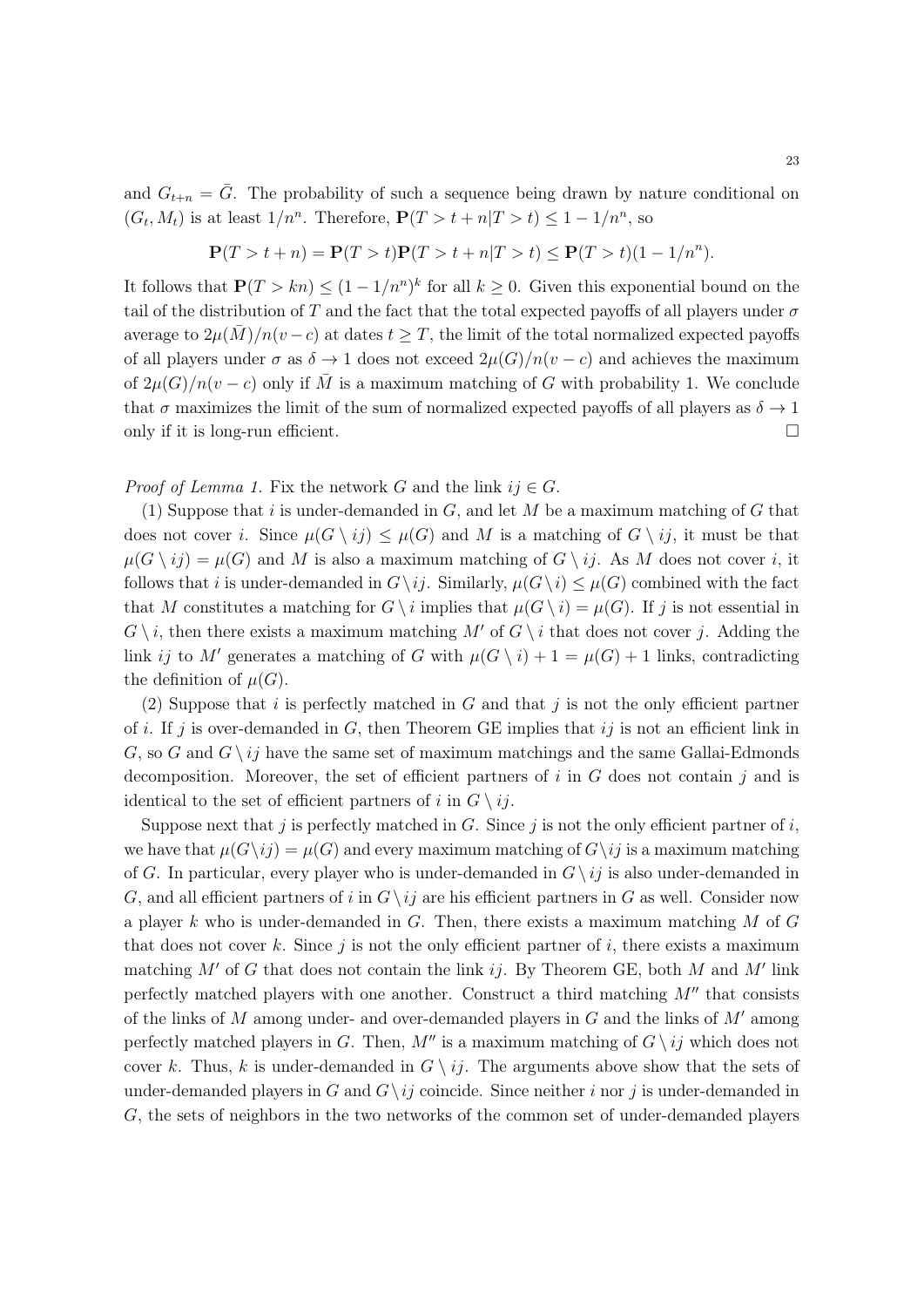in *G* and  $G \setminus ij$  are also identical. This implies that the sets of over-demanded players in *G* and  $G \setminus ij$  are the same. It follows that the sets of perfectly matched players in *G* and  $G \setminus ij$ also coincide. To prove that every efficient partner  $k \neq j$  of *i* in *G* is also an efficient partner of *i* in  $G \setminus i_j$ , it is sufficient to note that every maximum matching of  $G$  that contains the link *ik* continues to be a maximum matching of  $G \setminus i_j$ .

(3) Suppose that *i* is perfectly matched in *G* and that *j* is *i*'s only efficient partner in *G*. We know that  $\mu(G) - 1 \leq \mu(G \setminus ij) \leq \mu(G)$ . If  $\mu(G \setminus ij) = \mu(G)$ , then there exists a maximum matching of *G* that does not contain the link *ij*, contradicting the assumption that *i* is perfectly matched in *G* and *j* is *i*'s only efficient partner in *G*. Hence,  $\mu(G \setminus i j) = \mu(G) - 1$ . Let  $M$  be a maximum matching of  $G$ . As  $i$  is perfectly matched in  $G$  and  $j$  is  $i$ 's only efficient partner in *G*, the link  $ij$  is necessarily contained in *M*. Removing  $ij$  from *M* produces a matching in  $G \setminus ij$  with  $\mu(G) - 1 = \mu(G \setminus ij)$  links. This constitutes a maximum matching for  $G \setminus ij$ , which does not cover *i* or *j*. It follows that both *i* and *j* are under-demanded in the network  $G \setminus i_j$ .

Since *i* is perfectly matched in *G*, we have that  $\mu(G \setminus i) = \mu(G) - 1$ . Then, removing the link *ij* from any maximum matching of *G* generates a maximum matching for  $G \setminus i$  that does not cover *j*. It follows that *j* is under-demanded in  $G \setminus i$ .

(4) Suppose that *i* is over-demanded and *j* is under-demanded in *G*. Then, there exists a maximum matching *M* of *G* that does not cover node *j* and hence excludes the link *ij*. As *i* is over-demanded in *G*, *M* must cover *i*. If we replace *i*'s link under *M* with *ij*, we obtain another maximum matching of *G* that contains the link *ij*. Therefore, *ij* is an efficient link in *G*. Since  $\mu(G \setminus ij) \leq \mu(G)$  and *M* is a matching of  $G \setminus ij$ , it must be that  $\mu(G \setminus ij) = \mu(G)$ , so any maximum matching of  $G \setminus i_j$  is also a maximum matching of G. As any maximum matching of *G* covers *i*, it must be that every maximum matching of  $G \setminus ij$  also covers *i*, so *i* is essential in  $G \setminus i_j$ .

(5) Suppose that both  $i$  and  $j$  are perfectly matched and  $i\,j$  is an efficient link in  $G$ . Then, we have that  $\mu(G\backslash i, j) = \mu(G) - 1$  and every maximum matching of  $G\backslash i, j$  can be completed to a maximum matching of *G* by adding the link *ij*. Hence, every under-demanded player in  $G \setminus i, j$  different from i and j is under-demanded in G. Conversely, reasoning similar to the proof of part (2) shows that any maximum matching of *G* that does not cover a given node can be transformed into a maximum matching of  $G \setminus i, j$  with the same property by rewiring the links among perfectly matched players in *G* using a maximum matching of *G* that contains the link *ij*. It follows that every under-demanded node in *G* is under-demanded in  $G \setminus i, j$ .

*Proof of Theorem 1.* Fix a set of *n* nodes and consider a network *G* linking them. The result follows from claims (I1)-(I7) below concerning *subgame perfect equilibrium* behavior and outcomes in the network  $G$  for sufficiently high  $\delta$ .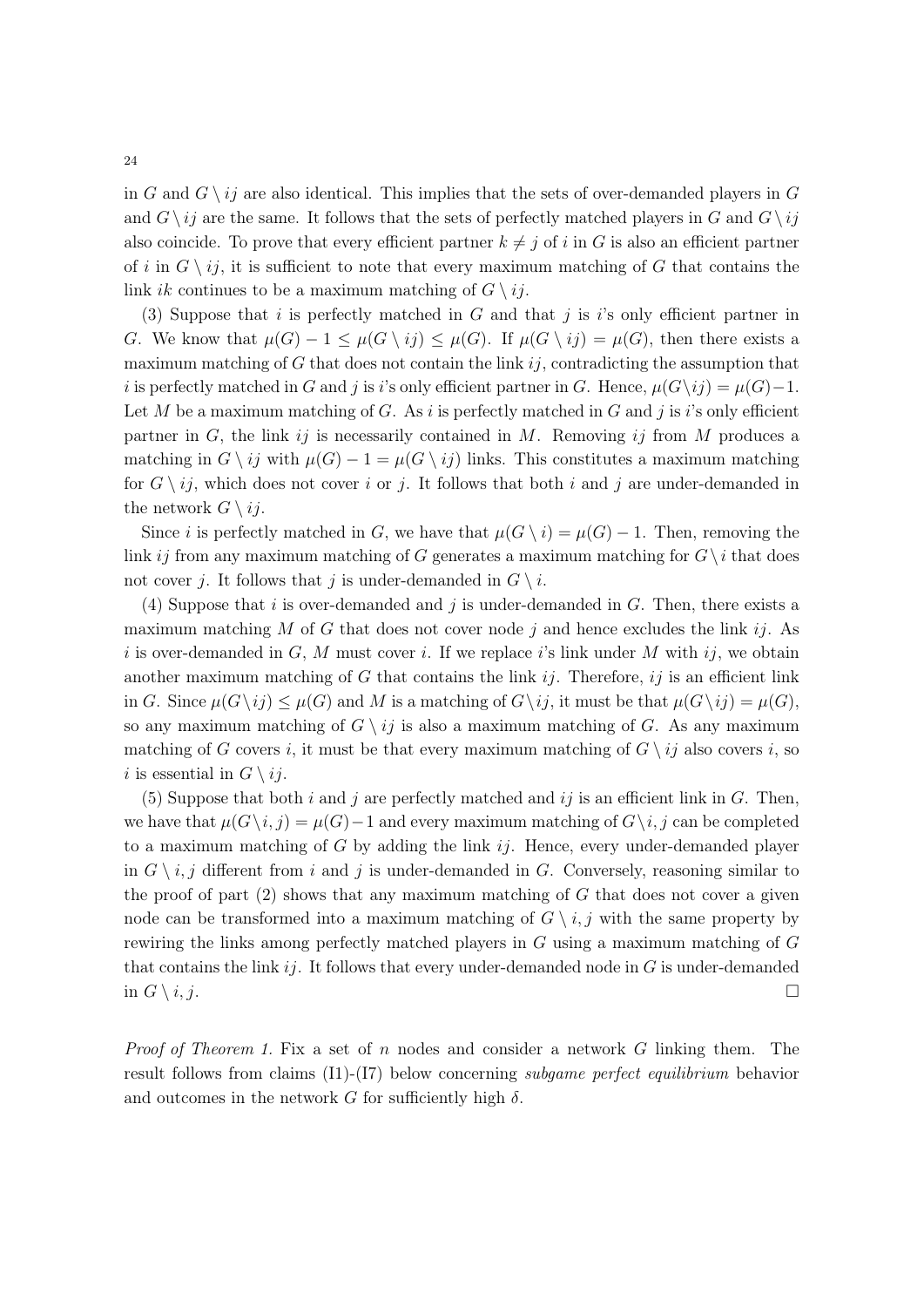- (I1) When player *i* asks player *j* for a favor in *G*, player *j* refuses to provide the favor if *j* is essential in  $G \setminus ij$ .
- (I2) When a player *i* who is under-demanded in *G* first asks a neighbor for a favor, the neighbor turns him down. In equilibrium, no neighbor of *i* grants the favor and *i* remains single.
- (I3) When a player *i* who is perfectly matched in *G* first asks a neighbor *j* for a favor, *j* does the favor for *i* if and only if *j* is the only efficient partner of *i* in  $G$ <sup>11</sup>. In equilibrium, the last efficient partner of  $i$  in  $G$  whom  $i$  approaches grants the favor to *i*.
- (I4) When an over-demanded player *i* in *G* asks his first neighbor for a favor, the neighbor agrees to provide the favor if and only if he is under-demanded in *G*. In equilibrium, the first under-demanded player  $j$  in  $G$  whom  $i$  approaches provides the favor to  $i$ ; the resulting partnership between *i* and *j* is efficient in *G*.
- (I5) In a subgame in which an essential player in *G* happens to need a favor at the beginning of a period (before asking any neighbor), each under-demanded player in *G* remains single with probability at least  $1/((n-1)n)$  and receives a limit normalized expected payoff of at most  $(1 - 1/((n - 1)n)) \times (v - c)/n$ .
- (I6) In every subgame perfect equilibrium for the network *G*, each essential player in *G* receives favors any time he needs them and enjoys a limit normalized expected payoff of  $(v - c)/n$ , while each under-demanded player in *G* is left single with probability at least  $1/n$  and obtains a limit normalized expected payoff of at most  $(n-1)/n \times$  $(v-c)/n$ .
- (I7) There exists a unique subgame perfect equilibrium for the network *G*. In equilibrium, exactly  $\mu(G)$  partnerships form with probability 1. The equilibrium is long-run efficient.

We prove claims  $(I1)-(I7)$  simultaneously and in this sequence by induction on the number of links in *G*. The induction base case for a network *G* with a single link can be verified without difficulty. We need to establish the claims for a network *G* assuming they are true for any network with fewer links. The proof of the inductive step relies on the existence and uniqueness of the subgame perfect equilibrium for subnetworks of *G* different from *G*, which follows from the induction hypothesis (I7). For brevity, we do not explicitly state this fact at every instance it is needed.

Let  $V = v/((1 - \delta)n)$  denote the expected value of favors provided to a player in a partnership and  $\bar{C} = (1 + \delta/((1 - \delta)n)c)$  the maximum expected cost a player pays upon committing to a partnership via providing a favor in the current period.

To prove the inductive step for claim (I1), suppose that player *i* first asks player *j* for a favor in *G* and that *j* is essential in  $G \setminus ij$ . If *j* decides to grant the favor, then his expected

<sup>&</sup>lt;sup>11</sup>If *i* is perfectly matched in *G*, the condition that *j* is the only efficient partner of *i* in *G* is equivalent to the condition that  $i$  is the only efficient partner of  $j$  in  $G$ .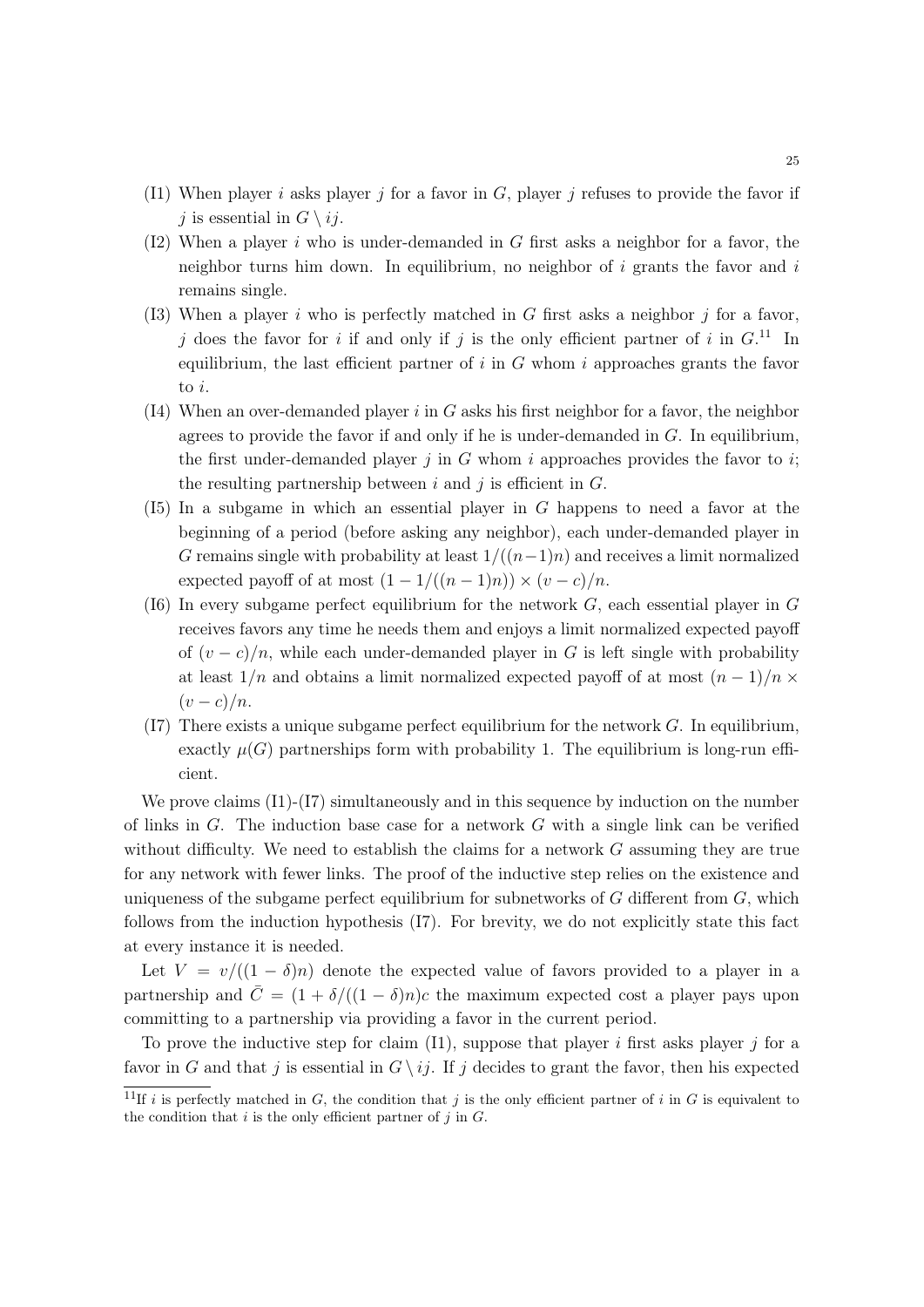payoff is  $\delta V - \bar{C}$ . If *j* refuses to provide the favor, then *i* continues to ask for favors in  $G \setminus ij$ . By the induction hypothesis (I6) applied to network  $G \setminus ij$ , player *j* is guaranteed to receive favors whenever he needs them in the future. Hence, *j* enjoys the same favor benefits, with an expected discounted value of  $\delta V$ , regardless of whether he agrees to partner with *i*. However, the cost C of partnering with *i* is greater than the expected cost of entering another partnership at any later date, which is at most  $\delta \bar{C}$ , so *j* has a strict incentive to refuse *i*'s request in any subgame perfect equilibrium for *G*.

To establish claim (I2), suppose that an under-demanded player *i* in *G* first asks his neighbor *j* for a favor. Player *j* obtains an expected payoff of  $\delta V - \bar{C}$  if he grants the favor to *i*. If *j* refuses to provide the favor, then Lemma 1.1 implies that player *i* continues to be under-demanded in the resulting network  $G \setminus i\dot{\jmath}$ . By the induction hypothesis for the second part of (I2) applied to the network  $G \setminus i_j$ , all of *i*'s other neighbors refuse to partner with him after *j* turns him down. Then, player *j* is left in  $G \setminus i$  following his rejection of *i*'s request. Since  $j$  is linked to the under-demanded player  $i$  in  $G$ , Lemma 1.1 implies that  $j$ is essential in  $G \setminus i$ . By the induction hypothesis (I6) for the network  $G \setminus i$ , player *j* always finds a partner when he needs a favor. Player *j*'s payoff following his rejection of *i*'s request is thus at least  $\delta V - \delta \bar{C}$ , which is greater than  $\delta V - \bar{C}$ . Hence, *j* has a strict incentive to turn *i* down as asserted. In a subgame perfect equilibrium, player *j* must turn *i* down, and then as argued above, all other neighbors of *i* in *G* should also turn him down in sequence leaving him ultimately isolated.

To prove the first part of claim (I3), suppose that a player *i* who is perfectly matched in *G* first asks his neighbor *j* for a favor. Since there are no links between under-demanded and perfectly matched nodes in  $G$ , is must be that  $j$  is an essential player in  $G$ . If  $j$  is not the only efficient partner of *i* in *G*, then Lemma 1.2 implies that *j* continues to be essential in  $G\backslash i$ . Then, (I1) implies that *j* should refuse *i*'s request in any subgame perfect equilibrium.

Suppose instead that *j* is the only efficient partner of *i* in *G*. Then, by Lemma 1.3, both *i* and *j* are under-demanded in  $G \setminus ij$ . Assume that *j* refuses *i*'s request. Since *i* is underdemanded in  $G \setminus ij$ , the induction hypothesis (I2) for network  $G \setminus ij$  implies that no neighbor whom *i* approaches after *j* grants the favor to *i*. Hence, player *j* ends up in the network  $G \setminus i$ following his refusal to partner with *i*. By Lemma 1.3, player *j* is under-demanded in  $G \setminus i$ . Then, the induction hypothesis (I6) for network  $G \setminus i$  implies that player *j*'s limit normalized expected payoff following the rejection of *i*'s request does not exceed  $(n-1)/n \times (v-c)/n$ . Since *j* can attain a limit normalized expected payoff of  $(v-c)/n$  by partnering with *i*, player  $j$  has a strict incentive to accept *i*'s request for high  $\delta$ .

To prove the inductive step for the second part of claim (I3), note that repeated use of Lemma 1.2 implies that the sets of perfectly matched, over-demanded, and under-demanded nodes do not change as we remove *i*'s links following rejections from neighbors until we reach his last efficient partner in *G*, while his set of efficient partners in the remaining network consists of his efficient partners in *G* except for those neighbors who have already rejected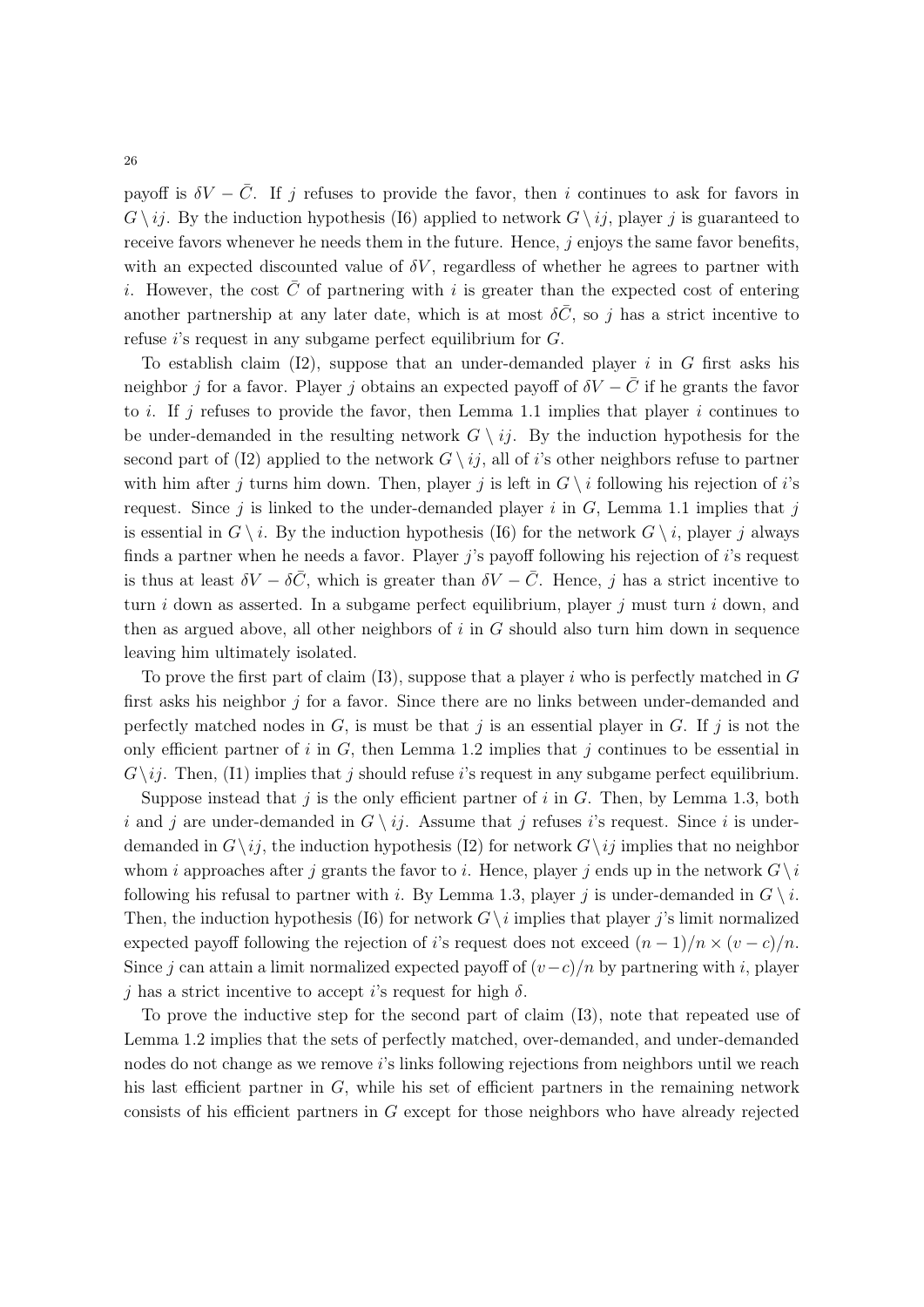him. When *i* approaches his last efficient partner *j* in *G*, it is the case that *j* is also his only efficient partner in the remaining network. Then, the induction hypothesis (I3) applied for the subnetworks of *G* resulting from the sequence of rejections (along with the arguments for the first part of claim (I3) above) implies that *j* must grant the favor to *i* in any subgame perfect equilibrium.

To demonstrate the first part of claim (I4), suppose that an over-demanded player *i* in *G* asks his first neighbor  $j$  for a favor. If  $j$  is essential in  $G$ , then Theorem GE implies that no maximum matching of *G* contains the link  $ij$ , and thus *j* is essential in  $G \setminus ij$ . Then, (I1) implies that *j* should refuse *i*'s request in any subgame perfect equilibrium.

Suppose instead that *j* is under-demanded in *G*. Then, Lemma 1.1 shows that *j* continues to be under-demanded in  $G \setminus i_j$ , while Lemma 1.4 implies that *i* remains essential in  $G \setminus i_j$ . If *j* refuses to grant the favor to *i*, then he finds himself under-demanded in the network  $G \setminus i_j$  in a subgame where the essential player *i* needs a favor. By the induction hypothesis (I5) for the network  $G \setminus i_j$ , player *j* obtains a limit normalized expected payoff of at most  $(1 - 1/((n - 1)n)) \times (v - c)/n$  in this subgame, which is smaller than the limit normalized expected payoff of  $(v - c)/n$  guaranteed to him upon committing to a partnership with *i*. Hence, player *j* has a strict incentive to grant the favor to *i* for sufficiently high  $\delta$ .

The second part of claim (I4) follows from observing that the removal of any set of links between *i* and essential players in *G* does not affect the set of maximum matchings or the Gallai-Edmonds partition because none of these links belongs to a maximum matching in *G* according to Theorem GE. We can then apply the induction hypothesis (I4) to all subnetworks of *G* resulting from *i*'s request being denied by his essential neighbors in *G*. By Lemma 1.4, the eventual partnership that *i* forms with the first under-demanded neighbor in *G* whom he asks for a favor is efficient in the remaining network as well as in *G*.

To prove the inductive step for claim (I5), suppose that an essential player *i* in *G* needs a favor at the beginning of a period and fix an under-demanded player *j*. Consider first the case in which *i* is perfectly matched in *G*. In this case, (I3) implies that one of *i*'s efficient partners *k* in *G* agrees to grant the favor and forms a partnership with *i*. By Lemma 1.5, player *j* remains under-demanded in  $G \setminus i, k$ . With probability  $1/n$ , player *j* needs a favor in the network  $G \setminus i, k$  in the next period. Since *j* is under-demanded in  $G \setminus i, k$ , the induction hypothesis (I2) for network  $G \setminus i, k$  implies that in this event all neighbors turn *j* down and *j* remains single.

Consider next the case in which *i* is over-demanded in *G*. Since *j* is under-demanded in *G*, there exists a maximum matching *M* of *G* that does not cover *j*. Player *i* has to be matched under *M* because he is over-demanded in *G*. Let *k* be player *i*'s partner under *M*. By Theorem GE, player *k* is under-demanded in *G*. With probability at least  $1/(n-1)$ , player  $k$  is the first neighbor whom  $i$  asks for the favor. In this event, (14) implies that  $k$ grants the favor to *i*. Note that the matching *M* without the link *ik* constitutes a maximum matching of  $G \setminus i, k$  that does not cover *j*. Hence, player *j* is under-demanded in  $G \setminus i, k$ .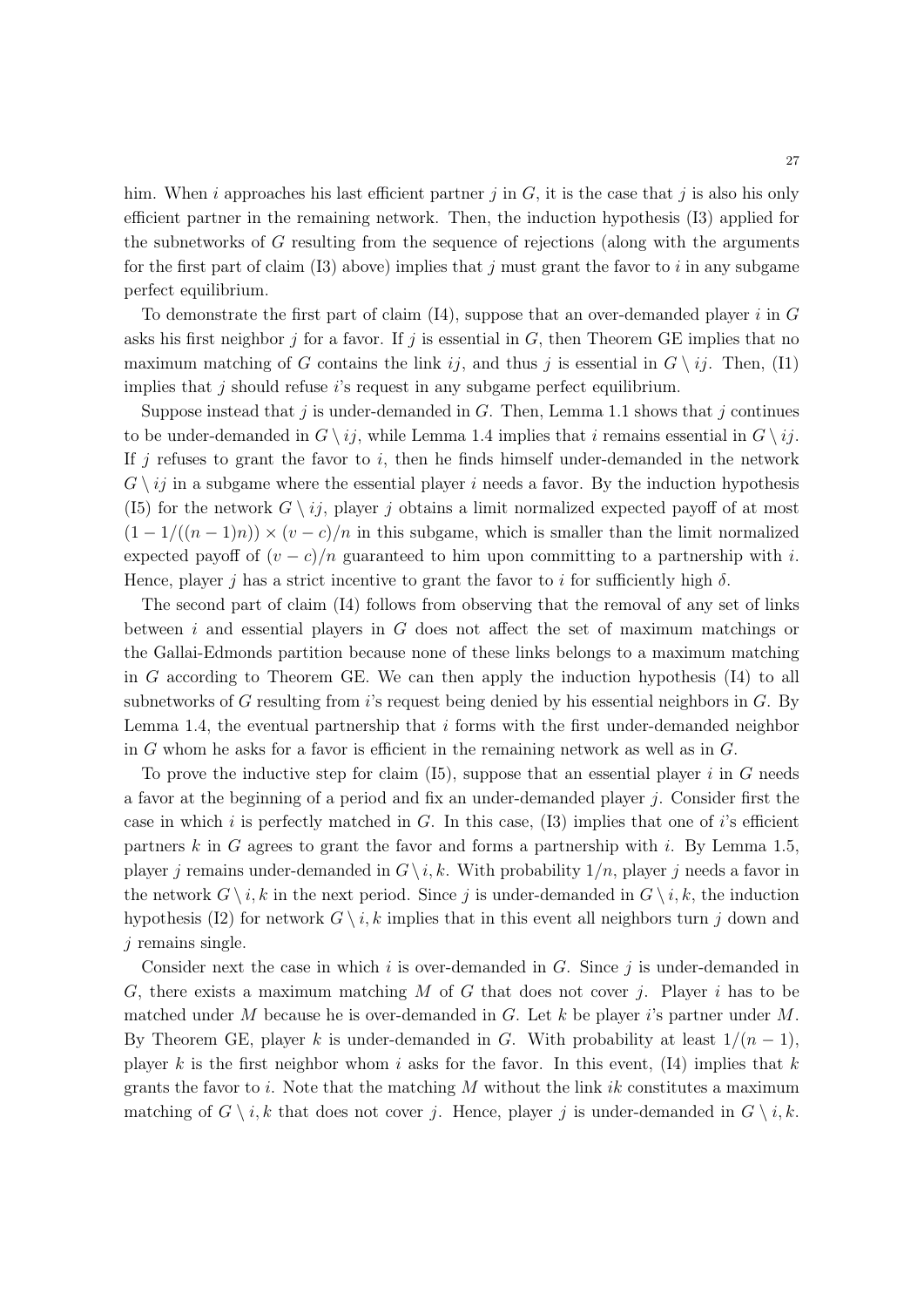By the same argument as the one used in the first case,  $j$  remains single with a conditional probability of at least 1*/n* following the agreement between *i* and *k*.

In either case, we have shown that conditional on player *i* needing a favor in network *G*, player *j* remains single with probability at least  $1/((n-1)n)$ . Since the payoff from being single is 0 and the limit normalized expected payoff from forming a partnership is  $(v-c)/n$ , player *j*'s limit normalized expected payoff in the subgame cannot exceed  $(1-1/((n-1)n)) \times$  $(v-c)/n$ .

We now establish claim (I6). Consider an essential player *i* in *G*. If *i* needs a favor in the first period of the game, then claims (I3) and (I4) imply that one of *i*'s neighbors will agree to provide the favor to him. If another player asks *i* for a favor in the first period, then *i* forms a partnership with that player in the situation described by (I3) and receives favors as needed thereafter. Otherwise, (I2), (I3), and (I4) imply that in the first period, either an under-demanded player in *G* (different from the essential player *i*) needs a favor and is left single or a pair of players different from *i* form an efficient partnership. Since every maximum matching for the remaining network is a maximum matching of *G* in the former case and can be completed to form a maximum matching of *G* by adding the link connecting the partners in the latter case, *i* continues to be an essential player in the second period network. Then, the induction hypothesis (I6) for the remaining network implies that *i* always receives favors when he needs them in the subgame starting in the second period. We have shown that *i* receives favors at any instance he needs them.

If  $i$  is an under-demanded player in  $G$ , then  $(12)$  implies that  $i$  remains single in the event that he needs a favor in the first period of the game. This event has probability  $1/n$ .

The statements of claim (I6) regarding payoffs follow from the fact every player receives 0 payoff when left single and a limit normalized expected payoff of  $(v - c)/n$  upon entering a partnership.

We finally prove claim  $(I7)$ . Suppose that player *i* needs a favor and first asks neighbor *j* in the network *G*. By the induction hypothesis (I7), there is a unique subgame perfect equilibrium for the network  $G \setminus ij$  arising in the event that *j* turns *i*'s request down. By (I2), (I3), and (I4), the optimal response of player *j* to *i*'s request is uniquely determined given the equilibrium play in  $G \setminus i_j$ . It follows that there exists at most one subgame perfect equilibrium in *G*. Using the single-deviation principle, one can easily prove that the strategies described by (I2), (I3), and (I4) indeed constitute a subgame perfect equilibrium for *G*.

Claims  $(12)$ ,  $(13)$ , and  $(14)$  also show that the partnerships formed along any equilibrium path constitute a maximum matching with probability 1. Indeed, (I2) proves that when an under-demanded player *i* in *G* requires the first favor, no neighbor does *i* the favor and *i* remains single in the network  $G \setminus i$ . Since *i* is under-demanded in *G*, there exists a maximum matching *M* of *G* that does not cover *i*. Then, *M* is also a maximum matching of  $G \setminus i$ , so  $\mu(G \setminus i) = \mu(G)$ . The inductive hypothesis (I7) implies that  $\mu(G \setminus i) = \mu(G)$  partnerships emerge in the subgame played on the resulting network  $G \setminus i$ . Similarly, (13) shows that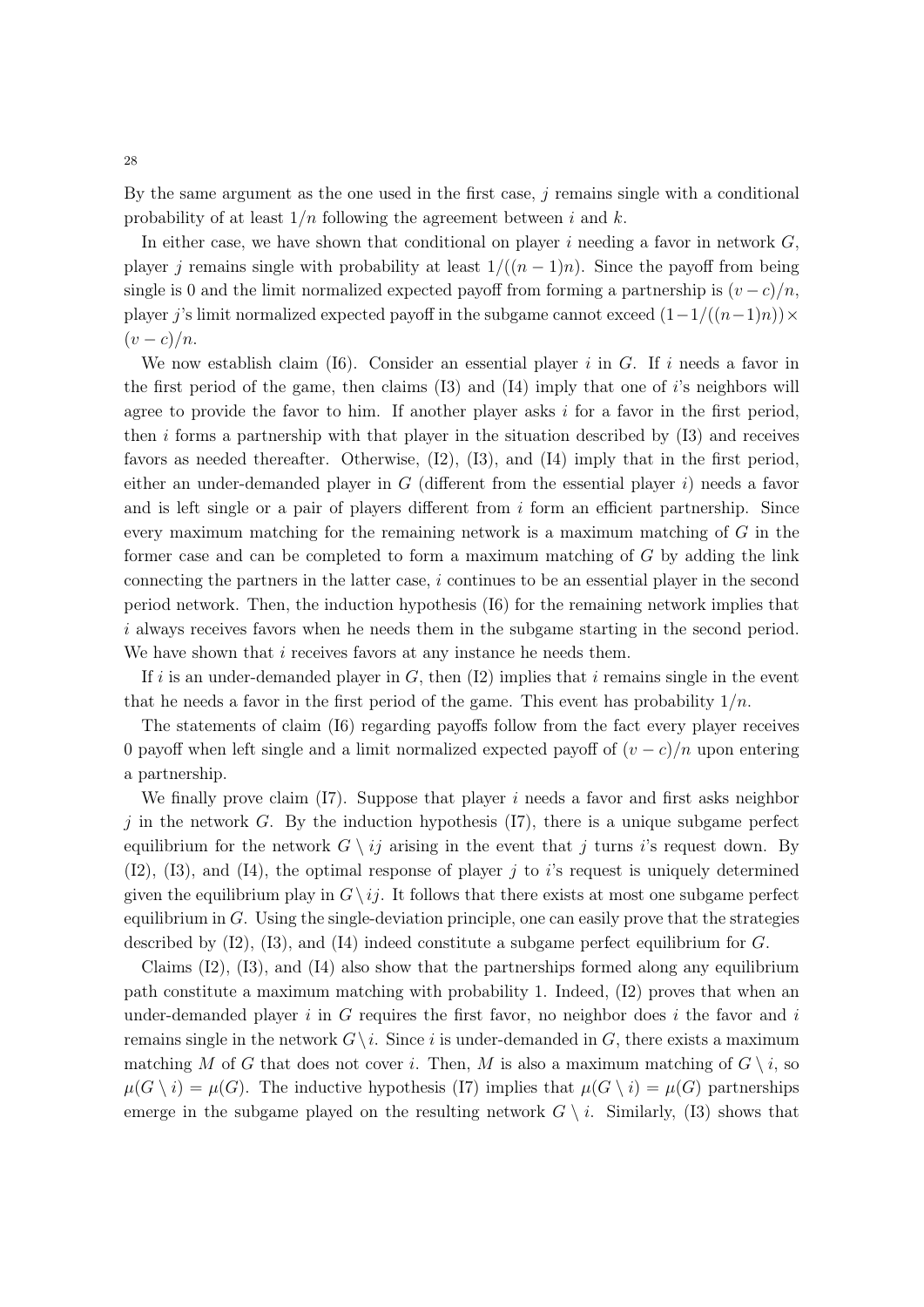when a perfectly matched player *i* in *G* requires the first favor, the last efficient partner *j* of  $i$  in  $G$  approached by  $i$  grants the favor to  $i$ . As the link  $ij$  is efficient in  $G$ , we have that  $\mu(G \setminus i, j) = \mu(G) - 1$ . The inductive hypothesis (I7) applied to  $G \setminus i, j$  implies that  $\mu(G \setminus i, j) = \mu(G) - 1$  partnerships form in the subgame played in the network  $G \setminus i, j$  after *i* partners with *j* in *G*. Hence, a total of  $\mu(G)$  partnerships emerge in this case as well. An analogous argument deals with the case in which an over-demanded player in *G* needs the first favor and, according to (I4), forms an efficient partnership with the first underdemanded player in *G* he approaches. Since every player needs favors at some points in time with probability 1, we conclude that exactly  $\mu(G)$  partnerships form with probability 1, and hence the equilibrium is long-run efficient.  $\Box$ 

*Proof of Theorem 2.* Fix a set of *n* nodes and consider a network *G* linking them. The result follows from claims (J1)-(J7) below—which reflect appropriate modifications of claims (I1)-(I7) from the proof of Theorem 1—concerning *subgame perfect equilibrium* behavior and outcomes in either specification of the game on the network  $G$  for sufficiently high  $\delta$ .

- (J1) When player *i* asks player *j* for a favor in *G*, if *j* is essential in  $G \setminus i j$ , then *j* refuses to provide the favor to *i*.
- (J2) When a player *i* who is under-demanded in *G* first asks a neighbor *j* for a favor, *j* turns him down. In equilibrium, no neighbor of *i* grants the favor, and *i* remains single.
- (J3) If player *i* needs a favor in network *G* and neighbor *j* agrees to provide it after some sequence of rejections by other neighbors, then the link *ij* is efficient in *G*.
- (J4) When a player *i* who is perfectly matched in *G* first asks a neighbor *j* for a favor, *j* does the favor for *i* if and only if *j* is the only efficient partner of *i* in *G*. In equilibrium, the last efficient partner of  $i$  in  $G$  whom  $i$  approaches grants the favor to *i*.
- (J5) When an essential player needs a favor in *G*, he forms a partnership with probability 1 in equilibrium.
- (J6) In every subgame perfect equilibrium for the network *G*, each essential player in *G* receives favors any time he needs them and enjoys a limit normalized expected payoff of  $(v - c)/n$ , while each under-demanded player in *G* is left single with probability at least  $1/n$  and obtains a limit normalized expected payoff of at most  $(n-1)/n \times$  $(v - c)/n$ .
- (J7) In equilibrium, exactly  $\mu(G)$  partnerships form. The equilibrium is long-run efficient.

As for Theorem 1, we prove claims (J1)-(J7) by induction on the number of links in *G*. The main departure from the approach of Theorem 1 is that in the alternative specifications of the game, the identity of the neighbor who agrees to provide the favor to an over-demanded player depends on the order in which the over-demanded player plans to request the favor from neighbors subsequently. The conclusion (I4) that an over-demanded player receives favors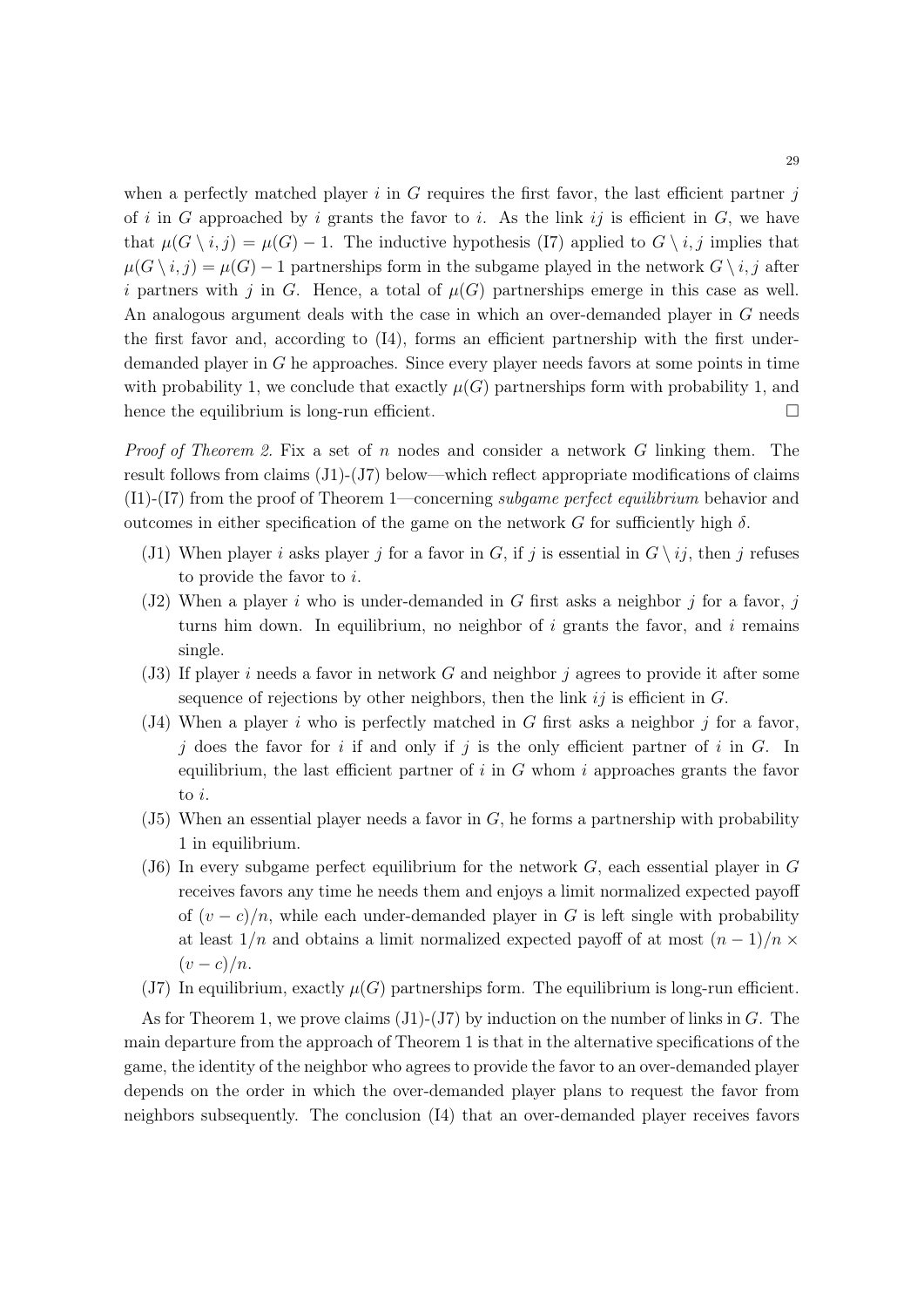from the first under-demanded player he asks is not true in this setting, as the discussion from Section 6.1 demonstrates. That conclusion is replaced by the weaker claims (J3) and (J5), which in light of Theorem GE jointly imply that any over-demanded player who requests a favor receives it from some under-demanded neighbor.

The induction base case for a network *G* with a single link can be verified immedaitely. We set out to prove the claims for a network *G* assuming they hold for any network with fewer links.

The proof of the inductive step for claim  $(J1)$  relies on hypothesis  $(J6)$  applied to network  $G \setminus i_j$  and parallels the arguments establishing that  $(11)$  is a consequence of the induction hypothesis (I6) in the proof of Theorem 1. Similarly, the inductive step for claim (J2) follows from applying the induction hypotheses (J2) and (J6) and arguments analogous to those proving that (I2) follows from (I2) and (I6) for networks with fewer links.

We prove (J3) by contradiction. Suppose that player *i* receives a favor from player *j* possibly after a sequence of rejections in network *G* and that the link *ij* is not efficient in *G*. Then, both players *i* and *j* must be essential in *G*. For instance, if *i* is under-demanded in *G*, then there exists a maximum matching *M* of *G* that does not cover *i*. If *M* does not cover *j* either, then the matching  $M \cup ij$  of *G* has greater cardinality than  $M$ , a contradiction. If *M* does cover *j*, then replacing *j*'s link in *M* with *ij* creates another maximum matching of *G*. This matching contains the link *ij*, which contradicts the assumption that *ij* is not an efficient link in *G*.

Suppose that *i*'s favor request is turned down by neighbors in the order  $j_0, j_1, \ldots, j_k$  before *j* agrees to provide the favor. Note that  $\mu(G) - 1 \leq \mu(G \setminus ij_0, \ldots, ij_k) \leq \mu(G)$ .

If  $\{j_0, j_1, \ldots, j_k\}$  includes all efficient partners of *i* in *G*, then it cannot be that  $\mu(G \setminus$  $ij_0, \ldots, i j_k$  =  $\mu(G)$ . Indeed, if that was the case, then any maximum matching of  $G \setminus$  $ij_0, \ldots, i j_k$  should be a maximum matching of *G*. Since *i* is essential in *G*, it must also be essential in  $G \setminus ij_0, \ldots, ij_k$ . Then, there exists a maximum matching of both  $G \setminus ij_0, \ldots, ij_k$ and *G* that contains a link *ih* with  $h \notin \{j_0, j_1, \ldots, j_k\}$ , which means that *h* is an efficient partner of *i* in *G*, a contradiction. This proves that if  $\{j_0, j_1, \ldots, j_k\}$  contains all efficient partners of *i* in *G*, then  $\mu(G \setminus ij_0, \ldots, ij_k) = \mu(G) - 1$ . We can then derive a maximum matching of  $G \setminus i j_0, \ldots, i j_k$  by removing *i*'s link in any maximum matching of *G*. Therefore, *i* is under-demanded in the network  $G \setminus ij_0, \ldots, ij_k$ . Claim (J2) for network  $G \setminus ij_0, \ldots, ij_k$ then shows that player *j* should not agree to provide the favor to *j*, contradicting our original assumption.

We are left to consider the case in which  $\{j_0, j_1, \ldots, j_k\}$  does not contain all efficient partners of  $i$  in  $G$ . Since  $j$  is assumed to not be an efficient partner of  $i$  in  $G$ , node  $i$  has a neighbor  $h \notin \{j_0, j_1, \ldots, j_k, j\}$  such that *ih* is an efficient link in *G*. Hence, *ih* belongs to a maximum matching *M* of *G*. Since *M* is also a matching in the network  $G \setminus ij_0, \ldots, ij_k, ij$ , it must be that  $\mu(G \setminus ij_0, \ldots, ij_k, ij) = \mu(G)$ . This implies that every maximum matching of  $G \setminus ij_0, \ldots, ij_k, ij$  is a maximum matching of *G*. Since *j* is essential in *G*, it is covered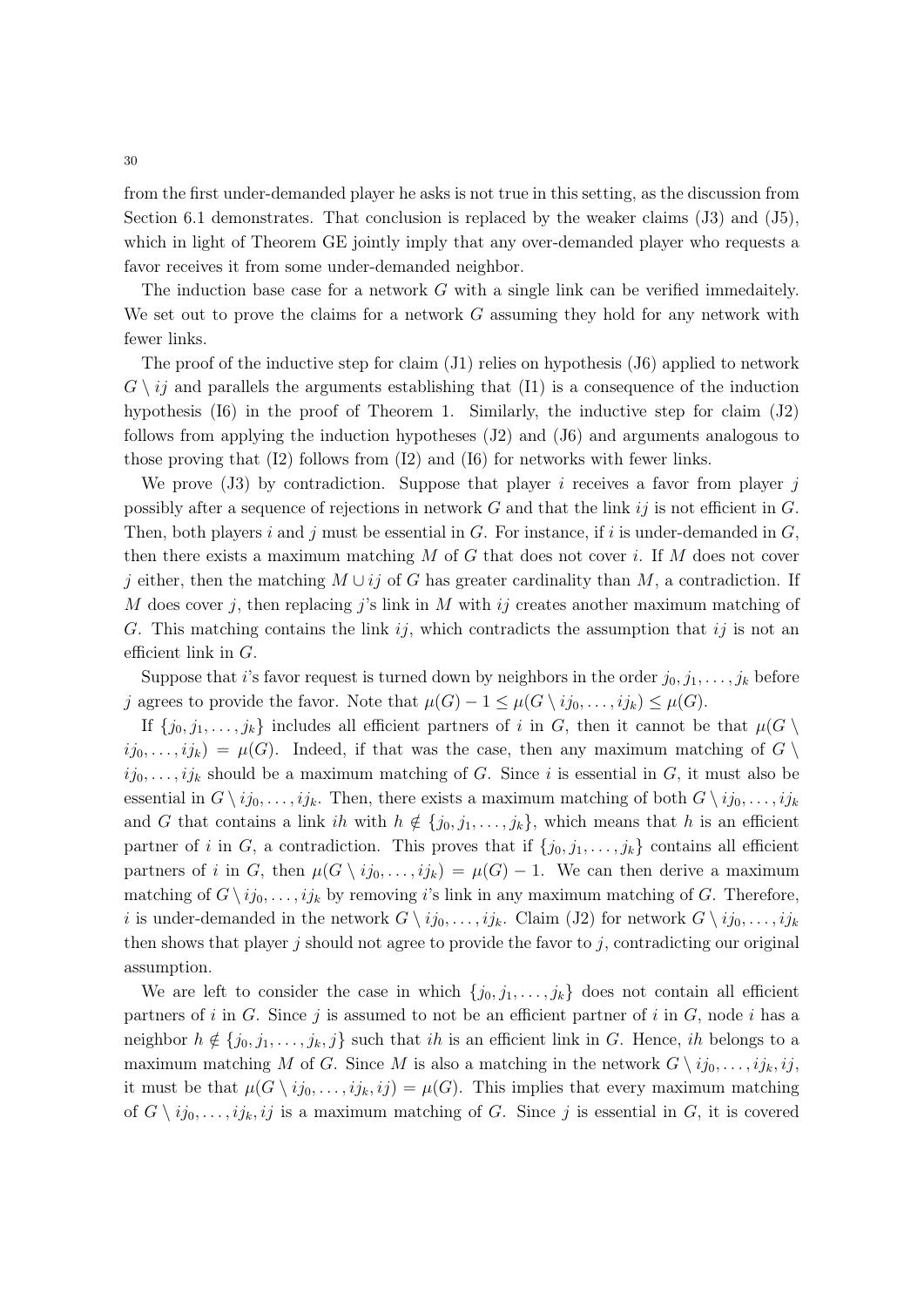by every maximum matching of *G* and consequently also by every maximum matching of  $G \setminus ij_0, \ldots, ij_k, ij$ . Therefore, *j* is also essential in  $G \setminus ij_0, \ldots, ij_k, ij$ . Claim (J1) applied to network  $G \setminus ij_0, \ldots, ij_k$  then proves that it is not optimal for *j* to provide the favor to *i*, again contradicting the original assumption.

The proof of the inductive step  $(J4)$  relies on the induction hypotheses  $(J2)$  for network  $G\$ i *G*<sup> $\$ </sup> in the same fashion (I3) follows from the induction hypotheses (I2) for  $G \setminus ij$  and (I6) for  $G \setminus i$ .

To demonstrate claim (J5), we proceed by contradiction. Suppose that in a subgame perfect equilibrium, the essential player *i* is rejected by all neighbors with positive probability when he needs a favor in *G* and asks them in the order  $j_0, j_1, \ldots, j_{\bar{k}}$ . Let  $j_k$  be the last node in this sequence with the property that  $ijk$  is an efficient link in *G*. Then, there exists a maximum matching of  $G$  that contains the link  $ijk$ . This matching also constitutes a maximum matching for the network  $G \setminus ij_0, \ldots, ij_{k-1}$ . It follows that  $\mu(G) = \mu(G \setminus j_0, \ldots, j_k)$  $ij_0, \ldots, i j_{k-1}$  and every maximum matching of  $G \setminus i j_0, \ldots, i j_{k-1}$  is a maximum matching of *G*. In particular, *i* should be an essential node in  $G \setminus ij_0, \ldots, ij_{k-1}$  as it is essential in *G*. Moreover, if *i* had an efficient partner in  $G\backslash i j_0, \ldots, i j_{k-1}$  other than  $j_k$ , then that node would also be an efficient partner of *i* in *G*. Since  $j_k$  is the last node in the sequence  $j_0, j_1, \ldots, j_{\bar{k}}$ that is an efficient partner of  $i$  in  $G$ , it must be that that  $j_k$  is the only efficient partner of  $i$  in  $G \setminus ij_0, \ldots, ij_{k-1}$ . As *i* is essential and  $j_k$  is the only efficient partner of *i* in  $G \setminus ij_0, \ldots, ij_{k-1}$ , the link  $ij_k$  must belong to all maximum matchings of  $G \setminus ij_0, \ldots, ij_{k-1}$ . It follows that node  $j_k$  is also essential in  $G \setminus ij_0, \ldots, ij_{k-1}$ . As both *i* and  $j_k$  are essential and the link  $ij_k$  is efficient in  $G \setminus ij_0, \ldots, ij_{k-1}$ , Theorem GE implies that *i* and  $j_k$  are perfectly matched in  $G \setminus ij_0, \ldots, ij_{k-1}$ . Therefore, *i* is perfectly matched and  $j_k$  is his only efficient partner in  $G \setminus ij_0, \ldots, ij_{k-1}$ . Claim (J4) applied to  $G \setminus ij_0, \ldots, ij_{k-1}$  implies that if *i* requests the favor from  $j_k$  after being turned down by  $j_1, \ldots, j_{k-1}$ , then  $j_k$  should provide the favor to *i* with probability 1, a contradiction with our initial assumption.

The proofs of claims (J6) and (J7) use similar arguments to those establishing (I6) and (I7) in the proof of Theorem 1. Steps that rely on the detailed identification of who partners with over-demanded players in those arguments are replaced by claims  $(J2)$ ,  $(J3)$  and  $(J5)$ , which show that no partnerships form when under-demanded players need favors and that efficient partnerships form whenever essential players request favors at the beginning of a period in network *G*.

The existence of a subgame perfect equilibrium can be established constructively based on the characterization of equilibrium behavior and outcomes revealed by claims (J1)-(J7). Equilibrium uniqueness for the game with exogenous orderings follows from a backward induction argument proving uniqueness of optimal responses in subgames in which overdemanded players require favors.  $\Box$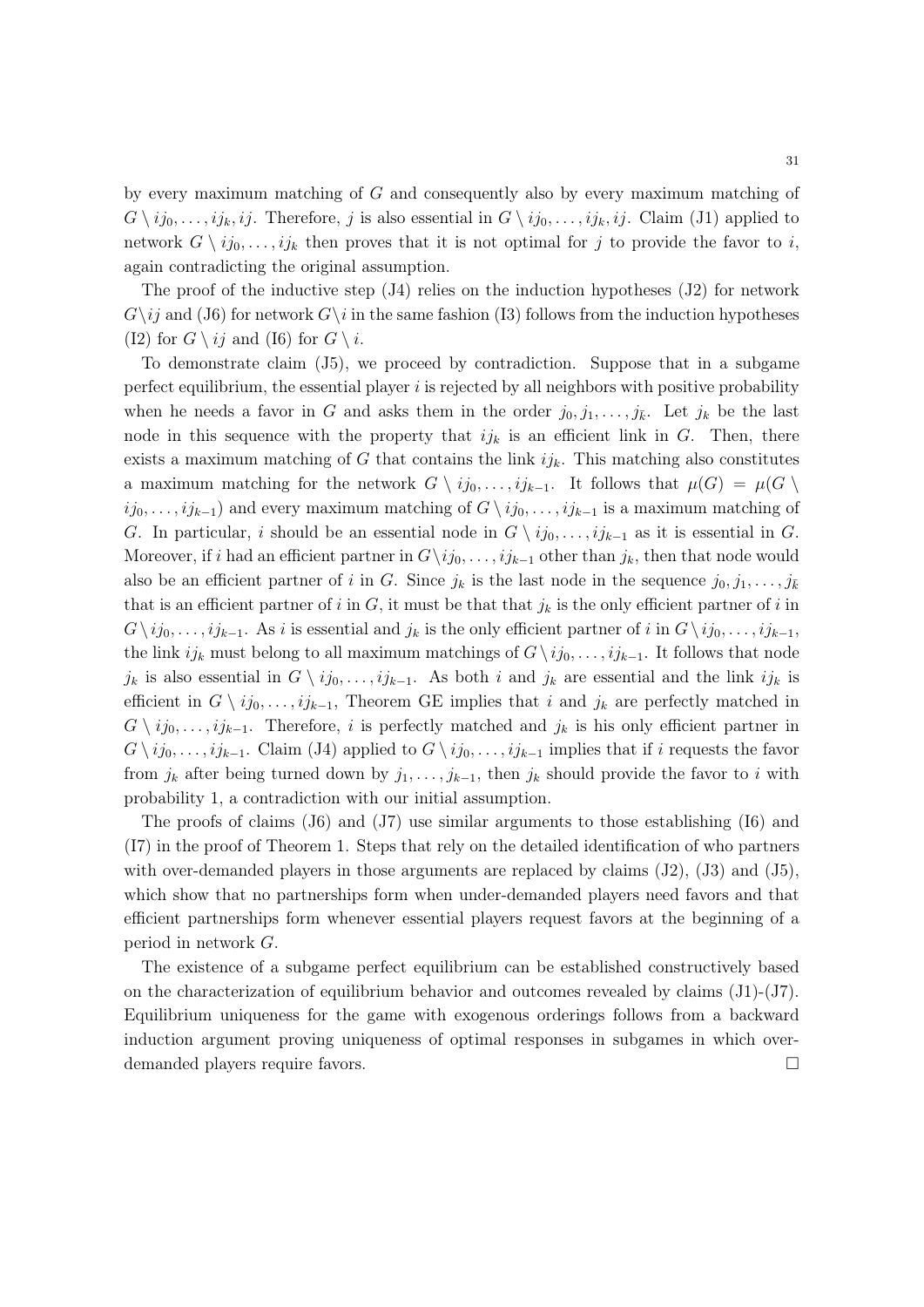*Proof for Section 6.4.* We first check that under the constructed strategies, there are no profitable one-shot deviations for players 1, 3, and 4 when player 2 asks for a favor. After 2 has been rejected by two of his three neighbors, the last player  $i \in \{1,3,4\}$  whom player 2 asks for the favor has an incentive to do it. Player *i* anticipates that refusing to do so leads with probability greater than 1*/*12 to the formation of each of the partnerships (2*,* 3) and  $(2, 4)$ , at least one of which leaves *i* isolated. For high  $\delta$ , player *i* is better off providing the requested favor and partnering with player 2. Similarly, the first player *i* approached by player 2 has an incentive to provide the favor because refusing to do so leads player 2 to request the favor with probability at least 1*/*2 from either player 3 or 4 next, which results in the formation of the partnership  $(2, 3)$  or  $(2, 4)$  and the isolation of player *i*.

The second player *i* whom player 2 asks for the favor has an incentive to provide it if the last player left to ask is either 3 or 4 since under the prescribed strategies the last player would agree to do the favor and inefficiently partner with player 2, leaving player *i* isolated. If player 1 is last in the order player 2 approaches neighbors for the favor, then player 2 must have asked neighbors in either order (3*,* 4*,* 1) or (4*,* 3*,* 1). In the former case, following player 3's refusal to do the favor to player 2, player 4 is asked next, and if he also refuses, then player 1 provides the favor to 2. Under the prescribed strategies, players 3 and 4 play the worst equilibrium for player 4 in the subgame ensuing after the formation of partnership (1*,* 2). In this continuation game, player 3 never provides the first favor to player 4, and player 4 starts receiving favors only after entering a partnership with player 3 via providing a favor. Then, player 4 is better off agreeing to do the favor and forming a partnership with player 2 when asked. Indeed, from the perspective of player 4, players 2 and 3 are interchangeable partners, and joining the partnership with 2 earlier is preferred to waiting for 3 to require a favor in the subgame in which 1 partners with 2 (we have shown that early agreements are optimal for a player if the opponent never provides the first favor). An analogous argument applies for the ordering (4*,* 3*,* 1).

Finally, we check incentives for subgames in which players other than 2 require a favor in the original network. If player 1 asks player 2 for a favor, it is optimal for player 2 to decline because he is guaranteed to find a partner whenever he needs a favor (even if the partnership (3*,* 4) forms in the meanwhile). We next show that player 2 does not have an incentive to provide the first favor to either 3 or 4. If asked first in the order by either player 3 or 4, player 2 anticipates that the partnership (3*,* 4) will form and then play between 1 and 2 proceeds according to the best equilibrium for 2, under which player 2 always receives favors when needed. If asked second in the order by either player 3 or 4, it is optimal for player 2 to refuse because under the prescribed strategies player 2 receives favors in any circumstance he needs them in the future. Player 3 has an incentive to provide the first favor to 4 and vice versa because refusing to do so leads to no one providing the favor (player 2 declines regardless of his position in the order), in which case the game proceeds to the next period and each of players 3 and 4 remains isolated with probability greater than  $1/12$ .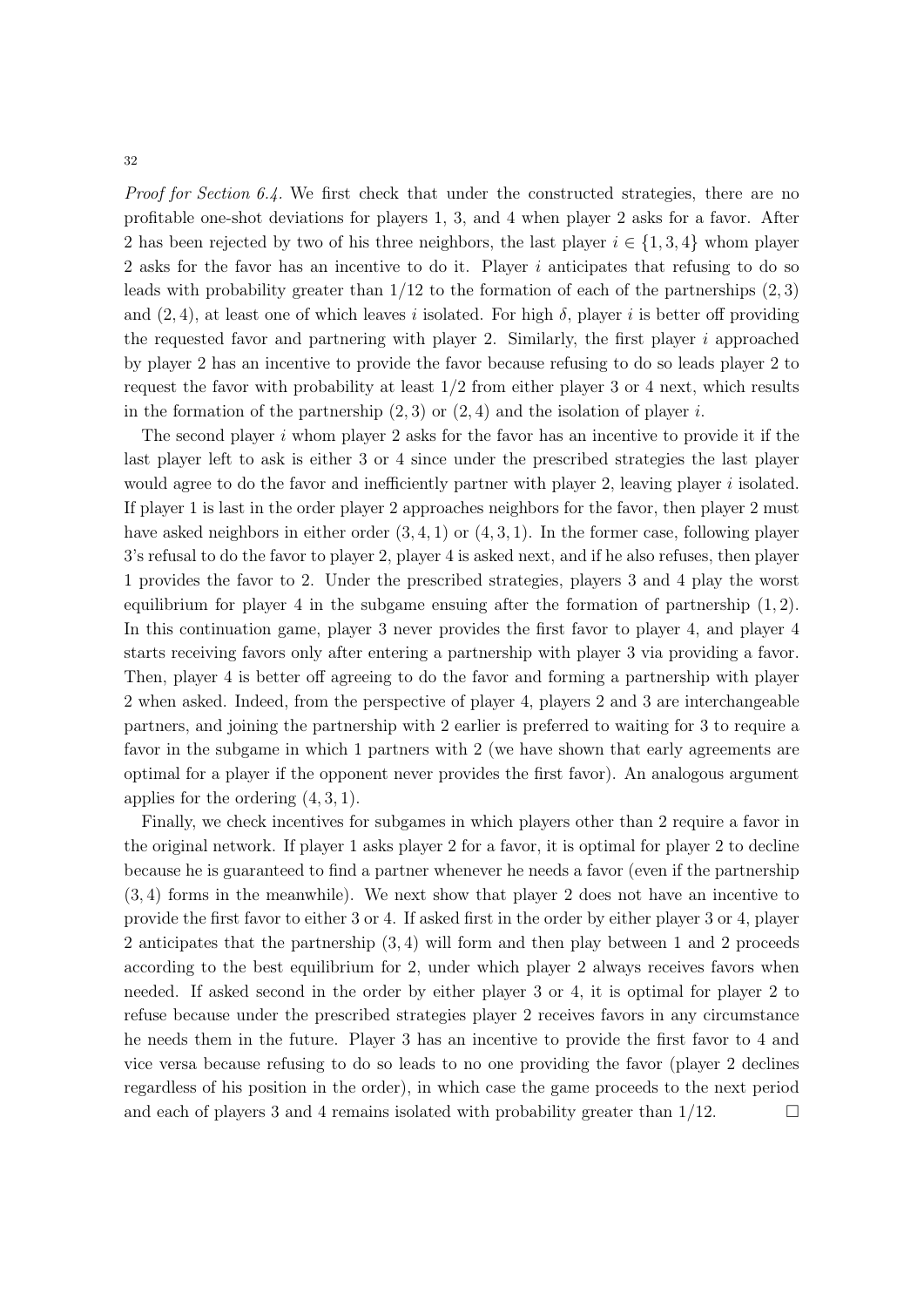#### **REFERENCES**

- 1. Abreu, D. and M. Manea (2012a) "Bargaining and efficiency in networks," *Journal of Economic Theory*, 147, 43-70.
- 2. Abreu, D. and M. Manea (2012b) "Markov equilibria in a model of bargaining in networks," *Games and Economic Behavior*, 75, 1-16.
- 3. Ambrus, A., M. Möbius, and A. Szeidl (2014) "Consumption risk-sharing in networks," *American Economic Review*, 104, 149-182.
- 4. Bloch, F., B. Dutta, S. Robin, and M. Zhu (2018) "An experimental study of partnership formation in social networks," mimeo.
- 5. Bloch, F., G. Genicot and D. Ray (2008) "Informal insurance in networks," *Journal of Economic Theory*, 143, 36-58.
- 6. Bogomolnaia, A. and H. Moulin (2004) Random Matching Under Dichotomous Preferences, *Econometrica*, 72, 257-279.
- 7. Bramoullé, Y. and R. Kranton (2007) "Risk sharing networks," *Journal of Economic Behavior and Organization*, 64, 275-294.
- 8. Corominas-Bosch, M. (2004) "Bargaining in a network of buyers and sellers," *Journal of Economic Theory*, 115, 35-77.
- 9. Easley, D. and J. Kleinberg (2010) *Networks, Crowds, and Markets: Reasoning about a Highly Connected World*, Cambridge University Press.
- 10. Edmonds, J. (1965) "Paths, trees, and flowers," *Canadian Journal of Mathematics*, 17, 449-467.
- 11. Elliott, M. and F. Nava (2016) "Decentralized Bargaining: Efficiency and the Core," forthcoming in *Theoretical Economics*.
- 12. Gallai, T. (1964) "Maximale systeme unabhängiger kanten," *Magyar Tud. Akad. Mat. Kutató Int. Közl*, 9, 401-413.
- 13. Gere, J. and G. MacDonald (2010) An update of the empirical case for the need to belong, *J. Indiv. Psych.*, 66, 93-115.
- 14. Jackson, M.O. (2008) *Social and Economic Networks*, Princeton University Press.
- 15. Jackson, M.O., T. Rodriguez-Barraquer, and X. Tan (2012) "Social capital and quilts: Network patterns of favor exchange," *American Economic Review*, 102, 1857-1897.
- 16. Karlan, D., M. Möbius, T. Rozenblat, and A. Szeidl (2009) "Trust and collateral," *Quarterly Journal of Economics*, 124, 1307-1361.
- 17. Kleinberg, J. and E. Tardos (2008) "Balanced outcomes in social exchange networks," *Proceedings of the 40th ACM Symposium on Theory of Computing*, 295-304.
- 18. Kranton, R. and D. Minehart (2001) A theory of buyer-seller networks, *American Economic Review*, 91, 485-508.
- 19. Lovasz, L. and M. Plummer (1986) *Matching Theory*, Amsterdam: North Holland Elsevier.
- 20. Manea, M. (2011) "Bargaining in stationary networks," *American Economic Review*, 101, 2042-2080.
- 21. Manea, M. (2016) "Models if bilateral trade in networks," in Y. Bramoullé, A. Galeotti and B. Rogers eds. *The Oxford Handbook of the Economics of Networks*, Oxford University Press.
- 22. Möbius, M. and T. Rozenblat (2016) "Informal transfers in networks" in Y. Bramoullé, A. Galeotti and B. Rogers eds. *The Oxford Handbook of the Economics of Networks*, Oxford University Press.
- 23. Polanski, A. (2007) "Bilateral bargaining in networks," *Journal of Economic Theory*, 134, 557-565.
- 24. Polanski, A. (2016) "Matching structure and bargaining outcomes in buyer-seller networks," *Social Choice and Welfare*, 46, 767-776.